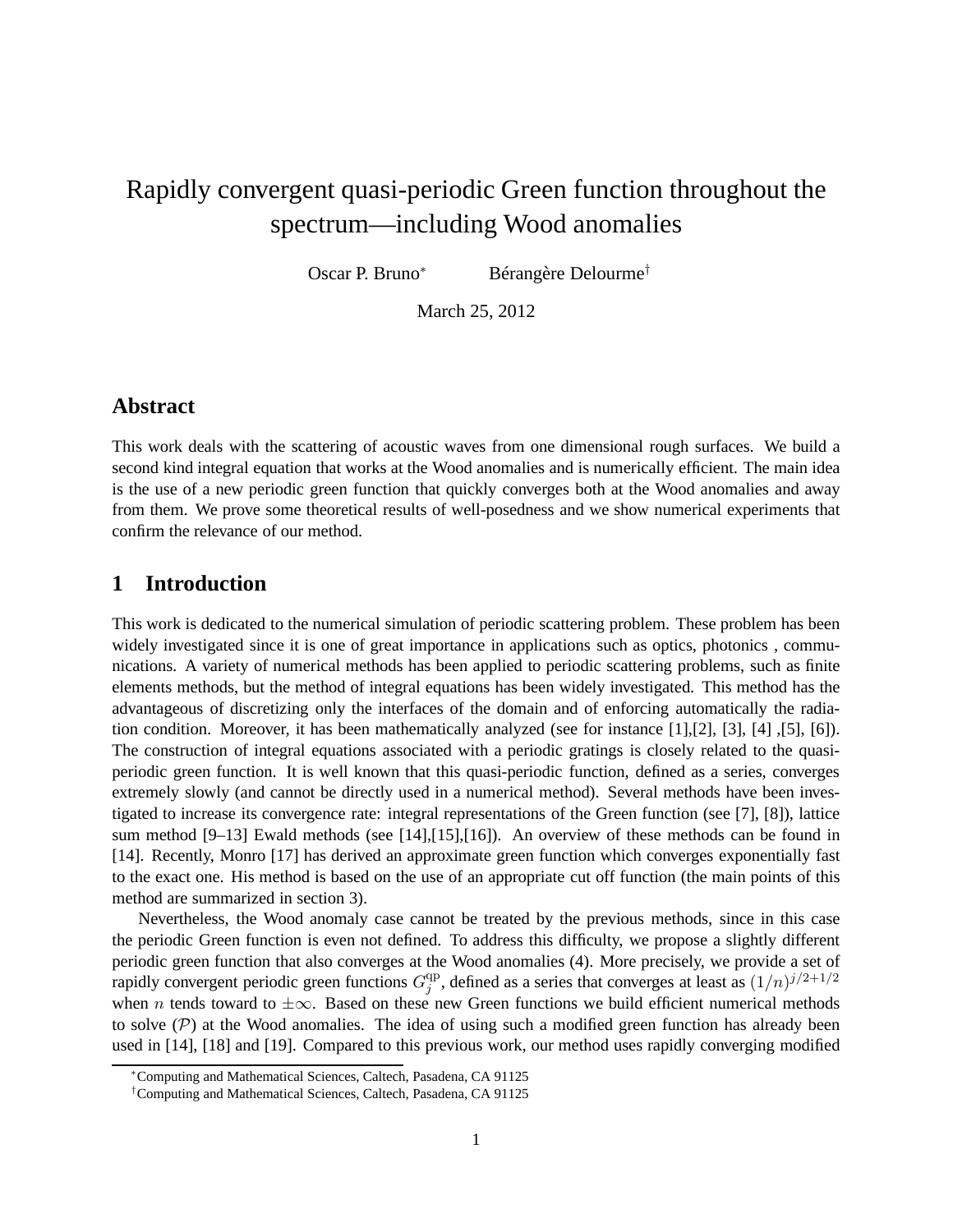green functions, which allows us to construct efficient numerical methods. Note also that A. Barnett and L. Greengard ([20] and [21]) developed an alternative method that works at the Wood anomalies. They build a new integral equation that uses the free-space Green function alone (and not the periodic one). They force the quasi-periodic condition by adding some auxiliary layer potentials on the periodicity cell boundaries.

The remainder of this paper is organized as follows. In Section 2, we describe the scattering problem we are interested and we give some basic ideas about the quasi-periodic function and the integral equations. Section 3 deals with a windowing process that gives rise to a super-algebraically converging Green function away from Wood Anomalies. Section 4 is dedicated to the construction of new rapidly converging Green functions defined at and around Wood anomalies and their associated integral equations. Section 5 describes the numerical implementation of these new integral equations. Finally, in section 6 we show some promising numerical results.

# **2 Preliminaries**

### **2.1 Scattering problem**

We consider the problem of scattering of a plane wave by a perfectly reflecting periodic surface

$$
\Gamma = \{(x, f(x)), x \in \mathbb{R}\},\tag{1}
$$

where  $f : \mathbb{R} \to \mathbb{R}$  is an L-periodic r-times continuously differentiable function (that is,  $f \in C^r(\mathbb{R})$ ) with  $r > 2$ . The incident and scattered waves propagate throughout the domain

$$
\Omega = \{(x, y) \in \mathbb{R}^2, \text{such that } y > f(x)\}.
$$
 (2)

Letting  $k \in \mathbb{R}^+$ ,  $\theta \in (-\pi/2, \pi/2)$ ,  $\alpha = k \sin(\theta)$  and  $\beta = k \cos(\theta)$  (where  $\theta$  is the angle between the direction of propagation of the incident field, measured counterclockwise from the negative  $y$ -axis), we assume the periodic surface is illuminated by the incident plane wave

$$
u^{\rm inc}(x, y) = e^{i(\alpha x - \beta y)}.
$$
\n(3)

The scattered field  $u^s \in H^1_{loc}(\Omega)$  is a quasi-periodic solution of the homogeneous Helmholtz equation that satisfies a radiation condition at infinity. More precisely,  $u^s$  satisfies the Partial Differential Equation (PDE)

$$
\Delta u^s + k^2 u^s = 0 \quad \text{in } \Omega \tag{4}
$$

as well as the quasi-periodicity condition

$$
u^s(x+L, y) = u^s(x, y)e^{i\alpha L}
$$
\n<sup>(5)</sup>

together with either the Dirichlet boundary conditions

$$
u^s = -u^{\text{inc}} \quad \text{on } \Gamma \tag{6}
$$

or the Neumann boundary conditions

$$
\frac{\partial u^s}{\partial \nu} = -\frac{\partial u^{\text{inc}}}{\partial \nu} \quad \text{on } \Gamma.
$$
 (7)

Here  $\nu$  is the unit normal

$$
\nu(x) = \frac{-f'(x)\,\mathbf{e}_x + \mathbf{e}_y}{\sqrt{1 + f'(x)^2}}\tag{8}
$$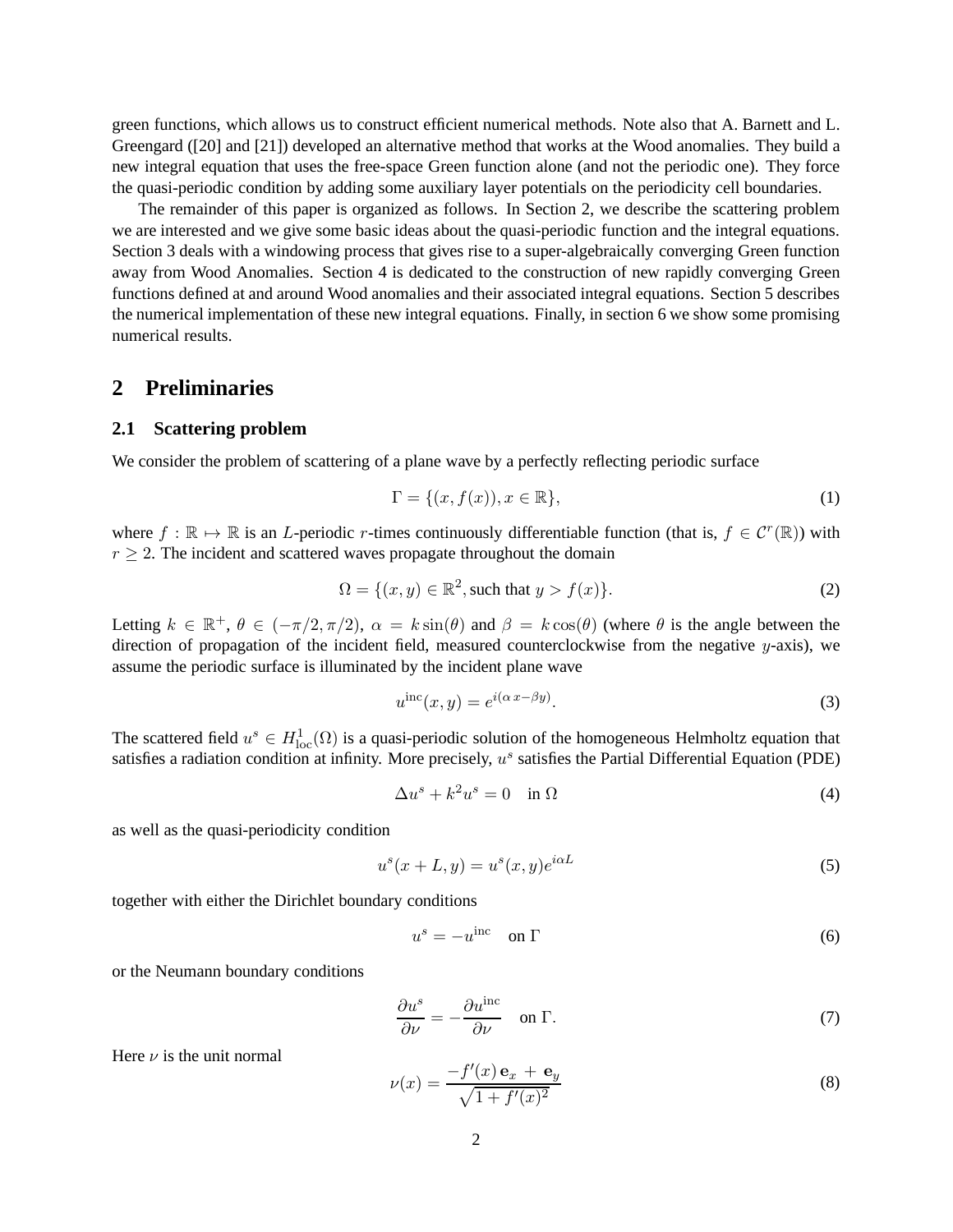The condition of radiation at infinity, finally, results from consideration of the Rayleigh expansion [22]

$$
u^s(x,y) = \sum_{n \ in \mathbb{N}} a_n e^{i(\alpha_n x + \beta_n y)} + b_n e^{i(\alpha_n x - \beta_n y)} \quad , \quad y > H = \max_{x \in \mathbb{R}} f(x), \tag{9}
$$

of the solution  $u^s$ . Here

$$
\alpha_n = \alpha + \frac{nL}{k}, \quad \beta_n = \begin{cases} \sqrt{k^2 - \alpha_n^2} & \text{if } k^2 \le n^2, \\ i\sqrt{\alpha_n^2 - k^2} & \text{otherwise.} \end{cases} \tag{10}
$$

We say that  $u^s$  *satisfies the condition of radiation at infinity* (or that  $u^s$  *is outgoing*) if  $b_n = 0$  for all  $n \in \mathbb{Z}$ . In other words,  $u^s$  is outgoing if and only if  $u^s$  is given by a Rayleigh expansion of the form

$$
u^s(x,y) = \sum_{n \in \mathbb{N}} a_n e^{i(\alpha_n x + \beta_n y)}, \quad y > H; \tag{11}
$$

see e.g. [22].

*Remark* 2.1. We call U the set of integers  $n \in \mathbb{Z}$  such that  $\alpha_n^2 < k^2$ . Note that U is a finite set. For  $n \in U$ , the function  $e^{i(\alpha_n x + \beta_n y)}$  is an outgoing plane wave. In the case  $\alpha_n^2 > k^2$ , in contrast, the corresponding functions  $e^{i(\alpha_n x + \beta_n y)}$  are exponentially decreasing in y: we call them surface waves. In the limiting case  $\alpha_n^2 = k^2$  we have a *Wood Anomaly frequency*. In this case the function  $e^{i(\alpha_n x + \beta_n y)} = e^{i(\alpha_n x)}$  is a grazing plane wave, that is, it is a plane wave that propagates parallel to the grating. We denote by  $K = \{k : k = \}$  $|\alpha_n|$  the set Wood anomaly frequencies.

We have the following results of well-posedness:

**Theorem 2.2.** *The Dirichlet problem is well posed for all values of the frequency*  $k > 0$ *, that is, for all*  $k > 0$ *there exists one and only one function*  $u^s \in H^1_{loc}(\Omega)$  which satisfies the Helmholtz equation (4) together *with the Dirichlet condition (6), the quasi-periodicity condition (5) and the radiation condition (11). The Neumann problem (4, 7, 5, 11) is well posed except for a discrete set of frequencies* k *that accumulates only at infinity.*

Proofs of these results can be found in references [22–25].

#### **2.2 Classical quasi-periodic Green function**

Let  $k \notin K$  (k is not a Wood anomaly) and let  $(X, Y) \in \mathbb{R}^2$ . The quasi-Periodic Green function  $G^q$  is defined by

$$
G^{\mathbf{q}}(X,Y) = \sum_{n \in \mathbb{Z}} e^{-i\alpha n L} G(X + nL, Y). \tag{12}
$$

where *G* is the Green function of  $\mathbb{R}^2$ , defined for  $(X, Y) \neq (0, 0)$ 

$$
G(X,Y) = \frac{i}{4}H_0^1(k\sqrt{X^2 + Y^2}).
$$
\n(13)

As is known, the series (12) converges for  $(X, Y) \neq (Ln, 0)$ ,  $n \in \mathbb{Z}$ . Further, the truncated series

$$
G^{q}(X,Y) = \sum_{n \in \mathbb{Z}, |n| \ge 2} e^{-i\alpha nL} G(X + nL, Y)
$$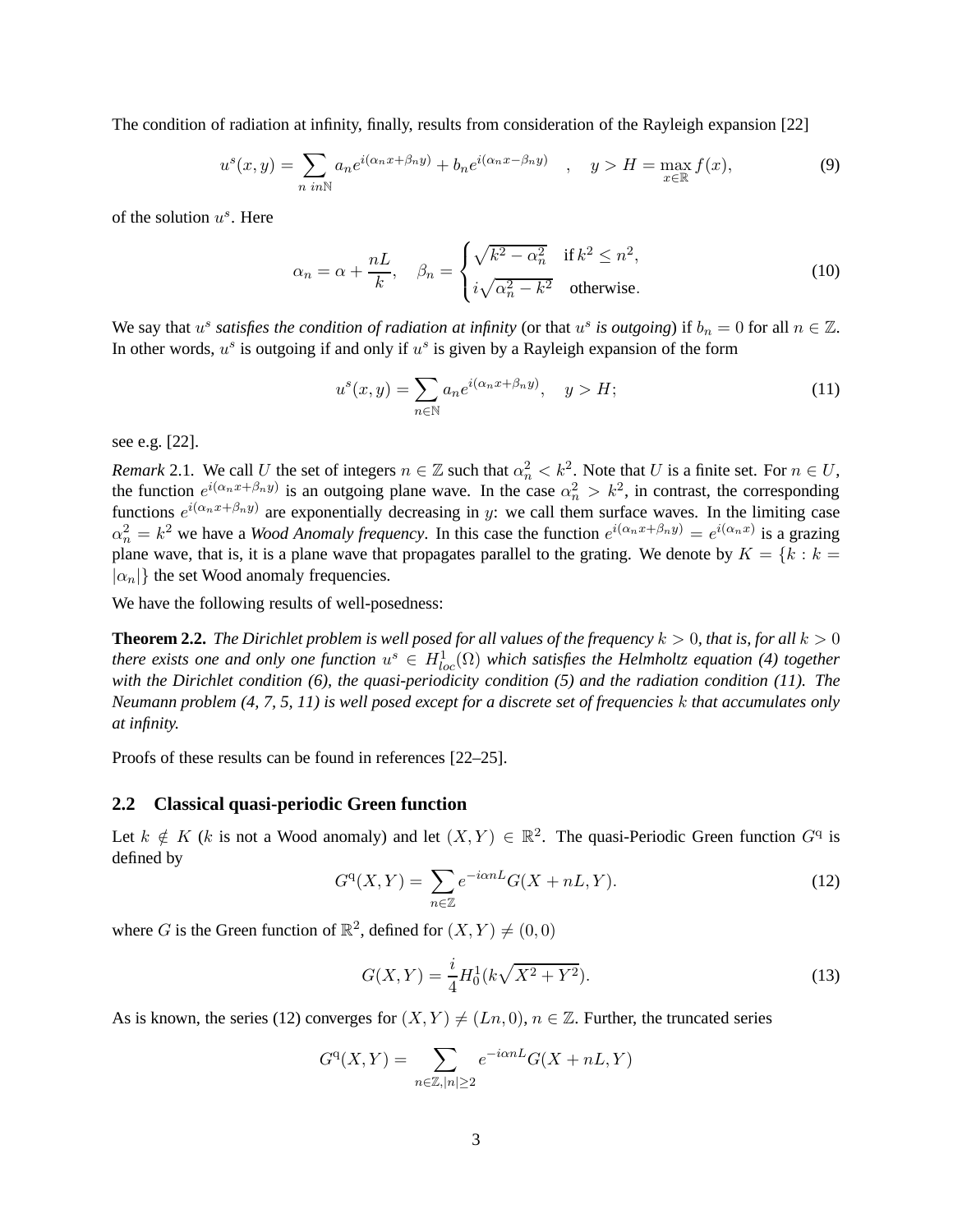converges uniformly in any compact set not containing singularities of  $G<sup>q</sup>$  (see e.g. theorem 4.1 in [6]). For reference, finally, we note that the Green function also admits the Rayleigh expansion

$$
G^{q}(X,Y) = \sum_{n \in \mathbb{Z}} \frac{i}{2L} \frac{e^{i\alpha_n X + i\beta_n |Y|}}{\beta_n} \tag{14}
$$

(see e.g. theorem 4.4 in [6]).

#### **2.3 Integral equation formulations**

Here and in what follows we denote by  $\Omega_{\#}$  and  $\Gamma_{\#}$  the intersection of  $\Omega$  and  $\Gamma$ , respectively, with the set  $x \in \left(-\frac{L}{2}\right)$  $\frac{L}{2},\frac{L}{2}$  $(\frac{L}{2})\times\mathbb{R}$ :

$$
\Omega_{\#} = \left\{ (x, y) \in \left( -\frac{L}{2}, \frac{L}{2} \right) \times \mathbb{R}, \text{ such that } y > f(x) \right\} \quad , \quad \Gamma_{\#} = \left\{ (x, f(x)), x \in \left( -\frac{L}{2}, \frac{L}{2} \right) \right\}.
$$
\n
$$
(15)
$$

As is well known, the scattering problems described in Section 2.1 can be reduced to second kind integral equations (cf. for instance [22, 23]). For simplicity and definiteness, in this paper we consider the following integral formulations of the Dirichlet and Neumann problems.

$$
-u^{\rm inc}_{|\Gamma_{\#}} = \int_{\Gamma_{\#}} \partial_{\nu(x')} G^{\rm q} (x - x', f(x) - f(x')) \mu(x') \, ds(x') + \frac{1}{2} \mu(x'),
$$

The diffracted field is then obtained by a post-processing step using the following representation formula:

$$
u^{s}(x, y) = \int_{\Gamma_{\#}} \partial_{\nu(x')} G^{q} (x - x', y - f(x')) \mu(x') \ ds(x').
$$

For the Neumann problem, we shall also solve a second kind integral equation: find  $\mu$  continuous and  $\alpha$ -quasiperiodic such that

$$
-\partial_{\nu(x)}u^{\rm inc}_{|\Gamma_{\#}} = \int_{\Gamma_{\#}} \partial_{\nu(x)}G^{\rm q} (x - x', f(x) - f(x')) \mu(x') \, ds(x') - \frac{1}{2}\mu(x'),
$$

and the diffracted field will be obtained by a slightly different representation formula:

$$
u^{s}(x, y) = \int_{\Gamma_{\#}} G^{q}(x - x', y - f(x')) \mu(x') \ ds(x').
$$

# **3 Superalgebraically convergent representation away from Wood anomalies**

In this section we describe an efficient methodology, put forth in [17], for evaluation of the quasi-periodic Green function. Although only applicable away from Wood anomalies, the basic idea in this method, namely, smooth windowing, is incorporated as part of our overall all-frequency scheme for additional efficiency at non-Wood anomaly frequencies, and for ease of implementation of high-order Nyström methods. The algorithm [17] is based on a certain smooth truncation of the series (12) defining the Green function. As established in that reference and demonstrated in a simple example in what follows, integrals involving such smoothly truncated Green function converge exponentially fast to the corresponding integrals involving the exact periodic Green function.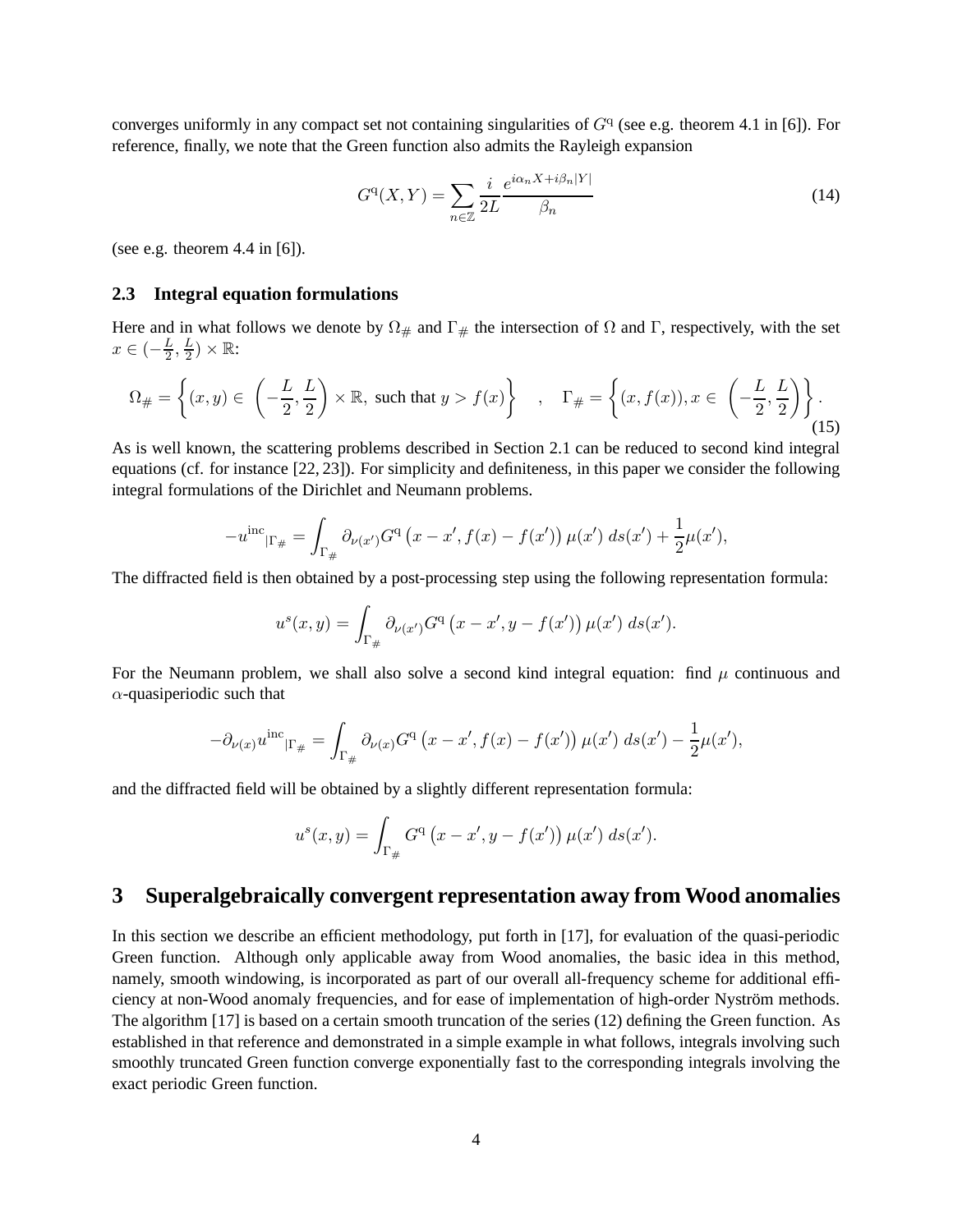To introduce this algorithm, let us consider the smooth cut-off function

$$
S(x, x_0, x_1) = \begin{cases} 1 & \text{if } |x| \le x_0, \\ \exp\left(\frac{2e^{-1/u}}{u-1}\right) & \text{if } x_0 < |x| < x_1, u = \frac{|x| - x_0}{x_1 - x_0}, \\ 0 & \text{if } |x| \ge x_1, \end{cases}
$$
(16)

and let us define the approximate periodic Green function  $G^q_{\mu}$  $A^q$  by



Figure 1: Function S, for  $x_0 = 1$ ,  $x_1 = 2$ 

$$
G_A^{\mathbf{q}}(X,Y) = \frac{i}{4} \sum_{n \in \mathbb{Z}} e^{-i\alpha n L} S(X + nL, cA, A) H_0^1(k\sqrt{(X + nL)^2 + (Y)^2})
$$
(17)

and

$$
H_A^{\mathbf{q}}(x, x') = \frac{i}{4} \sum_{n \in \mathbb{Z}} e^{-i\alpha n L} S(x - x' + nL, cA, A) \partial_{\nu(x')} H_0^1(k\sqrt{(x - x' + nL)^2 + (y - y')^2}) \tag{18}
$$

where  $A > L$  and  $0 < c < 1$ . Then the following result holds:

**Theorem 3.1.** *Let*  $k \notin K$  *and let*  $f$  *be a smooth function. Then, for any*  $\alpha$ *-quasi-periodic smooth function* µ *the integral*

$$
\int_{\Gamma_{\#}} H^{\rm q}_A(x,x') \,\mu(x') ds(x') \quad \text{and} \quad \int_{\Gamma_{\#}} G^{\rm q}_A(x-x',f(x)-f(x')) \,\mu(x') ds(x')
$$

*respectivelly converge superalgebraically fast (that is, faster than any power to* 1/A*) to*

$$
\int_{\Gamma_{\#}} \partial_{\nu(x')} G^{q}(x-x',f(x)-f(x')) \,\mu(x')ds(x') \quad \text{and} \quad \int_{\Gamma_{\#}} G^{q}(x-x',f(x)-f(x')) \,\mu(x')ds(x')
$$

*as* A *tends to infinity.*

The main idea of the proof of this result can be conveyed by a simplified example (that results from consideration of the asymptotics of the Hankel function) which we present in what follows; cf. reference [17] which also contains a proof of Theorem 3.1.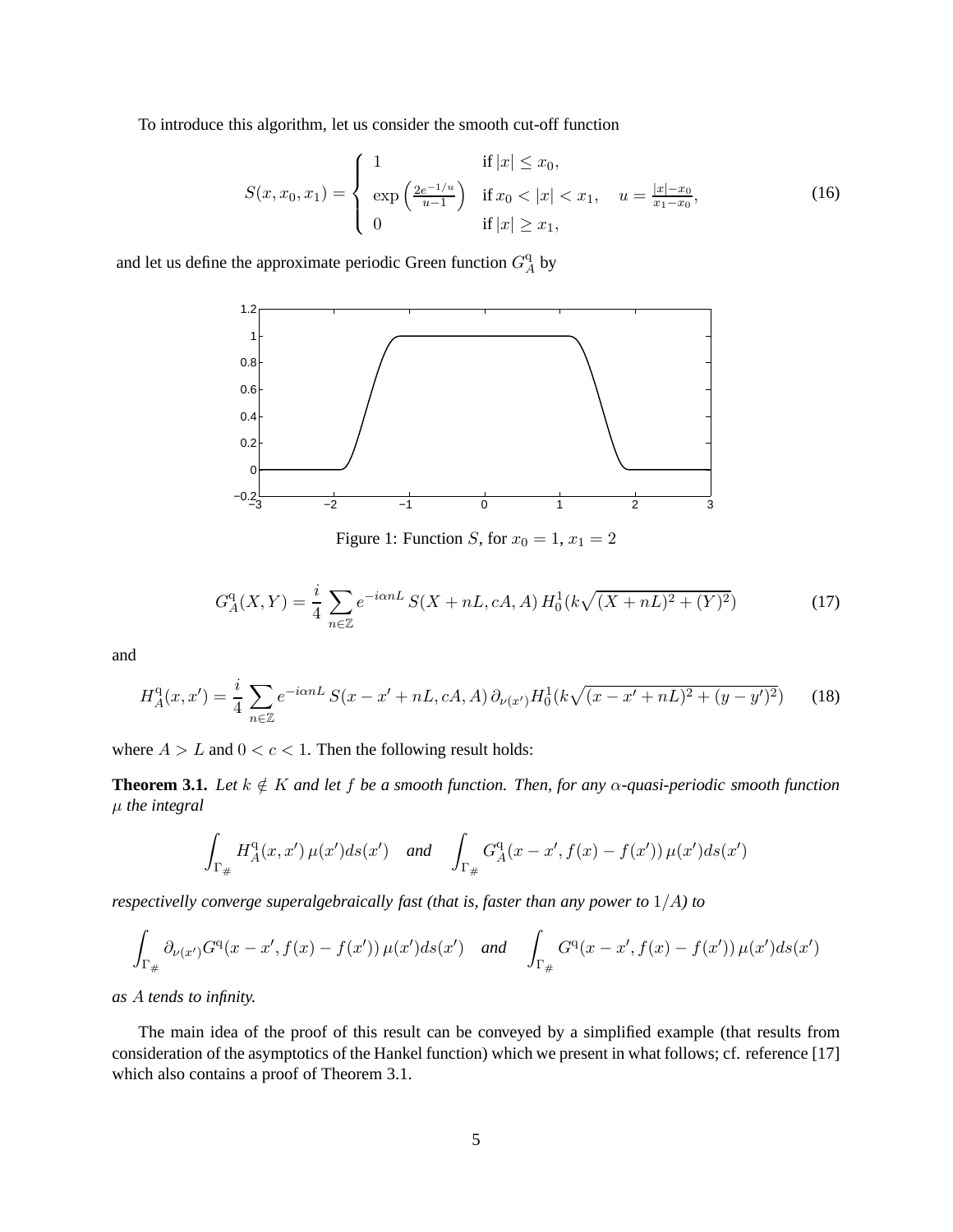For definiteness we consider the case of double-layer potential only; the case of the single layer is even more direct. Since  $\mu$  is  $\alpha$ -quasiperiodic the double layer potential can be expressed in the form

$$
\int_{\Gamma_{\#}} \partial_{\nu(x')} G^{q} (x - x', f(x) - f(x')) \mu(x') ds(x')
$$
\n
$$
= \int_{-\infty}^{\infty} \partial_{\nu(x')} G (x - x', f(x) - f(x')) \mu(x') \sqrt{1 + f'(x')^2} dx'. \quad (19)
$$

Taking into account the large z asymptotic behavior of the Hankel function  $H_1^1(z)$ ,  $H_1^1(z) \sim C \frac{e^{iz}}{\sqrt{z}}$ , for large positive values of  $x'$  we obtain

$$
\partial_{\nu(x')} G\left(x - x', f(x) - f(x')\right) \sim C(x, x') \frac{e^{ikx'}}{\sqrt{x'}},\tag{20}
$$

where C is a smooth bounded function. On the other hand  $\mu(x')\sqrt{1+f'(x')^2}$  is an  $\alpha$ -quasiperiodic function, and it can therefore be expanded in a Rayleigh series of the form  $\sum_{n=-\infty}^{\infty} a_n e^{i\alpha_n x^n}$ . In our simplified example we replace the Green function by the asymptotic form (20) with  $C(x, x') = 1$ , so that the integrand equals an infinite sum of terms of the form  $\frac{e^{ik_nx}}{\sqrt{x}}$  (where  $k_n = k - \alpha - \frac{2\pi n}{L}$  $\frac{uv}{L}$ ). And, in fact, for our example we consider just one such term, that is, we study the integration problem

$$
I_{\text{ex}} = \int_0^{+\infty} \frac{e^{ik_n x'}}{\sqrt{x'}} dx'.
$$

As stated above, throughout this section we assume k is not a Wood anomaly frequency ( $k \notin K$ ), or, in other words,  $k_n \neq 0$  for all n.

| $\overline{A}$ | $ I_{\rm ex} - I_{\rm ner}^A $ | $ I_{ex} - I_{S,A} $  |
|----------------|--------------------------------|-----------------------|
| 10             | $5.0 \times 10^{-2}$           | $8.5 \times 10^{-5}$  |
| 20             | $3.6 \times 10^{-2}$           | $9.7 \times 10^{-7}$  |
| 25             | $3.2 \times 10^{-2}$           | $1.9 \times 10^{-7}$  |
| 50             | $2.3 \times 10^{-2}$           | $4.9 \times 10^{-10}$ |
| 75             | $1.8 \times 10^{-2}$           | $4.7 \times 10^{-11}$ |
| 100            | $1.6 \times 10^{-2}$           | $7.7 \times 10^{-14}$ |

| Table 1: Approximation errors for various $A (k_n = 2\pi c = 0.1)$ |  |  |  |  |  |
|--------------------------------------------------------------------|--|--|--|--|--|
|--------------------------------------------------------------------|--|--|--|--|--|

To illustrate Theorem 3.1 in the present context we investigate theoretically and numerically the convergence of the approximation

$$
I_{S,A} = \int_0^{+\infty} S(x', cA, A) \frac{e^{ik_n x'}}{\sqrt{x'}} dx'
$$

to the exact value  $I_{ex}$ . For comparison purposes we also consider the classical approximation

$$
I_{H,A} = \int_0^A \frac{e^{ik_n x'}}{\sqrt{x'}} dx',\tag{21}
$$

which can be viewed as the result of substituting the smooth windowing function  $S$  by a suitable Heaviside function  $H$ , and which corresponds, in the context of this section, to the direct truncation of the series (12)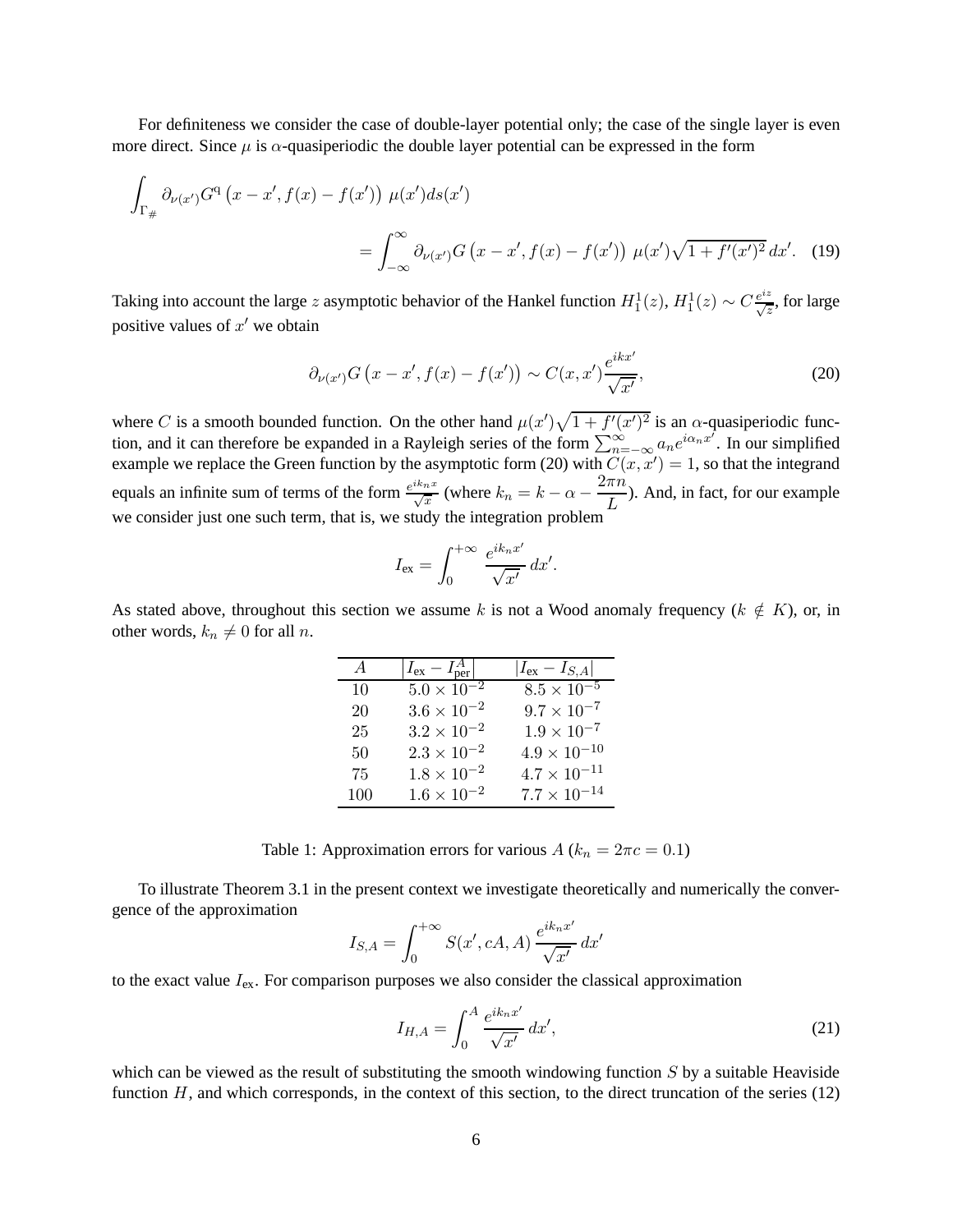keeping  $O(A/L)$  terms. The error  $I_{ex} - I_{S,A}$  in the windowed approximation is given by

$$
I_{\rm ex} - I_{S,A} \ = \ \int_0^{+\infty} (1 - S(x', cA, A)) \, \frac{e^{ik_n x'}}{\sqrt{x'}} \, dx' \ = \ \int_{cA}^{+\infty} P(x', cA, A) \, \frac{e^{ik_n x'}}{\sqrt{x'}} \, dx',
$$

where  $P(x', c, A) = 1 - S(x', cA, A)$ . Using the the change of variables  $x = \frac{x'}{ca}$  we obtain

$$
I_{\text{ex}} - I_{S,A} = \sqrt{cA} \int_1^{+\infty} \frac{P(x, 1, \frac{1}{c})}{\sqrt{x}} e^{ik_n cAx} dx.
$$

Given that  $P(1, 1, \frac{1}{c})$  $(\frac{1}{c}) = 0$ , integration by parts once yields

$$
I_{\text{ex}} - I_{S,A} = -\frac{1}{ik_n\sqrt{cA}} \int_1^{+\infty} \frac{\partial}{\partial x} \left( \frac{P(x, 1, \frac{1}{c})}{\sqrt{x}} \right) e^{ik_n cAx} dx,
$$

while, more generally, *p*-times iterated integration by parts gives rise to the relation

$$
I_{\text{ex}} - I_{S,A} = \frac{(-1)^p}{(ik_n)^p (cA)^{p-1/2}} \int_1^{+\infty} \frac{\partial^p}{\partial x^p} \left( \frac{P(x, 1, \frac{1}{c})}{\sqrt{x}} \right) e^{ik_n cAx} dx.
$$

Noting that the derivatives of  $\frac{P(x,1,\frac{1}{c})}{\sqrt{x}}$  do not depend on A, and are bounded functions with support equal to the interval [1, 1/c], for all  $p \in \mathbb{N}$  we obtain

$$
|I_{\text{ex}} - I_{S,A}| \leq \frac{C}{\sqrt{k_n} (k_n \, c \, A)^{p-1/2}}.
$$

In other words, the error in the windowed approximation  $I_{S,A}$  is superalgebraically small: it is a quantity of order  $A^{-p}$  for all  $p \geq 1$ .

The widowed integration method thus results in much closer approximations than the direct un-windowed approximation  $I_{H,A}$ : a simple argument involving a single integration by parts shows that the error in the latter approximation decays like  $A^{-\frac{1}{2}}$ . Table 3 illustrates the superalgebraically fast convergence of  $I_{S,A}$  as well as the extremely slow convergence of  $I_{H,A}$ .

# **4 New, rapidly convergent quasi-periodic Green functions series valid at and around Wood anomalies**

#### **4.1 New quasi-periodic Green function: introduction**

We seek a quasi-periodic Green function  $\tilde{G}_j^{\text{q}}$  that can be expressed by a rapidly-convergent series

$$
\tilde{G}_j^{\mathbf{q}}(X,Y) = \sum_{n=-\infty}^{\infty} e^{-i\alpha n L} G_j(X+nL,Y),\tag{22}
$$

 $(j \in \mathbb{N})$ , where  $G_j(X, Y)$  is a certain j-dependent half space Green function defined in Section 4.2, which decays rapidly as X tends to infinity. As a result of this fast decay, a truncated sum of the form

$$
\tilde{G}_j^N(X,Y) = \sum_{|n| \le N-1} e^{-i\alpha n L} G_j(X+nL,Y)
$$
\n(23)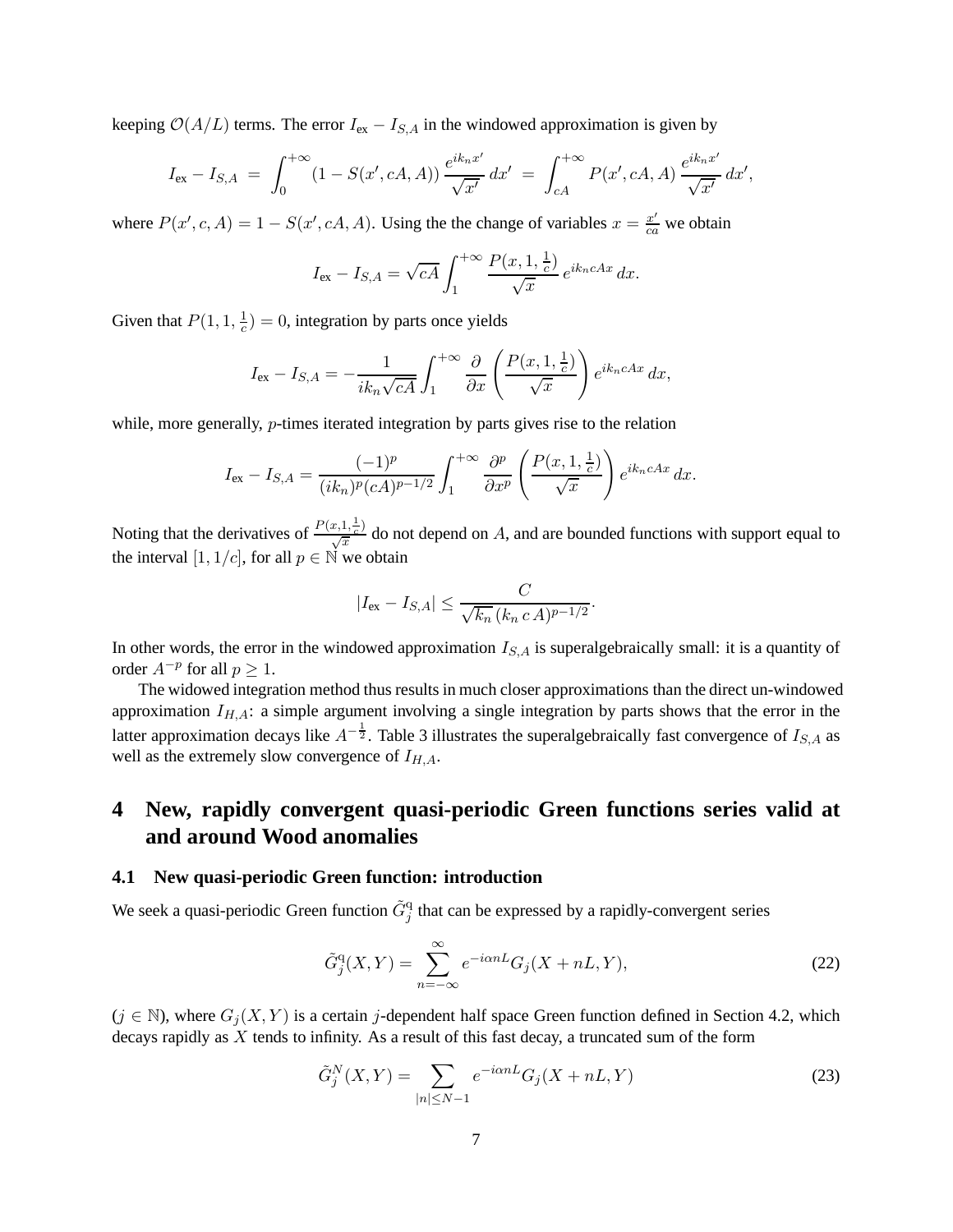converges more rapidly than does a corresponding truncation of the classical quasi-periodic Green function (12): for  $Y \in (-M, M)$  there exists a constant  $C > 0$ , such that for all  $X \in (-L, L)^2$  we have

$$
\left|\tilde{G}_j^{\mathrm{q}}(X,Y)-\tilde{G}_j^N(X,Y)\right|\leq\left\{\begin{array}{ll} \frac{C}{N^{\frac{j-1}{2}}} & \text{if $n$ even}\\ \frac{C}{N^{\frac{j}{2}}} & \text{if $n$ odd} \end{array}\right.
$$

In particular, the series expansion (22) for the new Green function converges rapidly for all frequencies  $k$ , even at and around Wood anomaly frequencies.

*Remark* 4.1*.* Our proposed rapidly convergent quasi-periodic Green function series, which is denoted by  $G_i^q$  $j$ , results from a slight but important modification of  $\tilde{G}_j^q$ ; see Section 4.4 for details.

#### **4.2 Rapidly decaying (non-periodic) half-space Green function**

To introduce our rapidly decaying half space Green function we rely on differences of values of the freespace Green function and ideas related to the method of images. Indeed, using the mean value theorem, we see that there exists a real value of  $\xi$ ,  $Y < \xi < Y + h$ , such that

$$
H_0^1\left(k\sqrt{X^2+Y^2}\right) - H_0^1\left(k\sqrt{X^2+(Y+h)^2}\right) = \frac{h\,k(Y+\xi)}{\sqrt{X^2+(Y+\xi)^2}}H_1^1\left(k\sqrt{X^2+(Y+\xi)^2}\right) \tag{24}
$$

Thus, in view of the asymptotic formula

$$
H_n^1(t) = \sqrt{\frac{2}{\pi t}} e^{i\left(t - n\frac{\pi}{2} - \frac{\pi}{4}\right)} \left\{ 1 + O\left(\frac{1}{t}\right) \right\}, \quad t \in \mathbb{R}, n \in \mathbb{N}_0
$$
 (25)

there exists a constant  $C > 0$  such that, for large |X| we have

$$
\left| H_0^1 \left( k \sqrt{X^2 + Y^2} \right) - H_0^1 \left( k \sqrt{X^2 + (Y + h)^2} \right) \right| \le \frac{C}{|X|^{3/2}}.
$$
\n(26)

That is, the expression on the left hand side of equation (24), which is a Green function in the domain  $Y > -h$ , decays faster, as  $X \to \infty$  than the free space Green function (13).

Green functions with arbitrarily fast algebraic decay can be obtained by generalizing the previous idea, using a finite-difference operator that approximates a higher-order Y -derivative operator, instead of the difference shown on the left hand side of equation (24). In this paper we use the finite-difference operator

$$
(u_{\ell})_{\ell=0}^{j} \to \sum_{\ell=0}^{j} (-1)^{\ell} C_{j}^{\ell} u_{\ell}, \qquad (27)
$$

where  $C_j^l$  denote the binomial coefficients  $C_j^l = \frac{l!}{j!(j-l)!}$ . As is known, the operator (27) differentiates exactly polynomials of degree  $\langle j:$  for all polynomials  $P(Z) = \sum_{\ell}^{j-1} a_{\ell} Z^{\ell}$  we have

$$
\sum_{\ell=0}^{j} (-1)^{\ell} C_j^{\ell} P(Z + \varepsilon \ell) = 0,
$$
\n(28)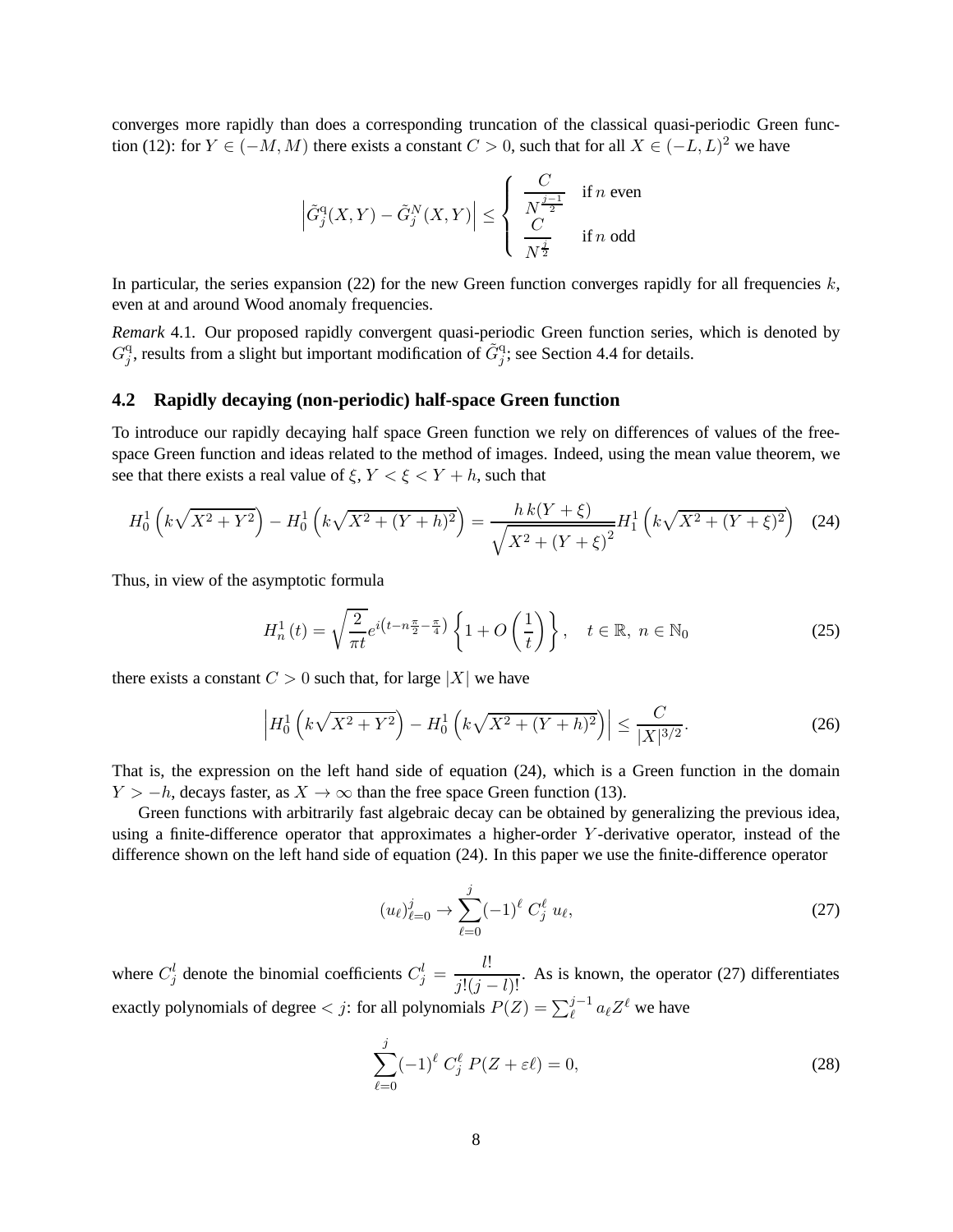Using a Taylor expansion it thus follows that, for a smooth function  $v$  we have

$$
\sum_{\ell=0}^{j} (-1)^{\ell} C_j^{\ell} v(Z + \varepsilon \ell) = \varepsilon^j \sum_{\ell=1}^{j} C_j^{\ell} (-1)^{\ell} \frac{\ell^j}{j!} v^{(j)}(Z + \xi_{\ell}), \quad 0 \le \xi_{\ell} \le \varepsilon \ell; \tag{29}
$$

Letting  $h > 0$  and  $j \in \mathbb{N}$ , and, for  $(X, Y) \neq (0, lh)$ ,  $l \in \mathbb{N}$ ,  $l \leq j$ , we thus define the j-th rapidly-decaying half-space Green function by

$$
G_j(X,Y) = \frac{i}{4} \sum_{\ell=0}^j (-1)^{\ell} C_j^{\ell} H_0^1 \left( k \sqrt{X^2 + (Y + \ell h)^2} \right).
$$
 (30)

The corresponding quasi-periodic Green function (22) can thus be expressed in the

$$
\tilde{G}_{j}^{\mathbf{q}}(X,Y) = \frac{i}{4} \sum_{n=-\infty}^{\infty} e^{-i\alpha n L} \sum_{\ell=0}^{j} (-1)^{\ell} C_{j}^{\ell} H_{0}^{1}\left(k\sqrt{(X+nL)^{2} + (Y+\ell h)^{2}}\right)
$$
(31)

 $G_j$  does indeed decay rapidly, as shown in Lemma 4.2;

**Lemma 4.2.** *Let*  $j \in \mathbb{N}$ *. Then, for each*  $k > 0$ ,  $h > 0$  *and*  $M > 0$  *there exists a positive constant* C *(that depends on* k, h and M) such that, for all  $Y \in (-M, M)$  and for all real numbers X with  $|X| > 1$  we have

$$
|G_j(X,Y)| \leq \begin{cases} \frac{C}{|X|^{\frac{j+1}{2}}} & \text{if } j \text{ even,} \\ \frac{C}{|X|^{\frac{j+1}{2}+\frac{1}{2}}} & \text{if } j \text{ odd.} \end{cases}
$$
(32)

*Proof.* Let

$$
f(Z;X) = \frac{i}{4}H_1^0(k|X|u(Z)), \qquad u(Z) = \sqrt{1+Z^2};
$$
\n(33)

Since, as it is easily seen we have

$$
G_j(X,Y) = \sum_{\ell=0}^j C_j^{\ell} (-1)^{\ell} f\left(\frac{Y}{|X|} + \frac{\ell h}{|X|} ; X\right),
$$

to study the decay rate of  $G_j(X, Y)$  as  $X \to \infty$  we apply the relation (29) to the function  $v(Z) = f(Z; X)$ , with fixed values of X, at the point  $Z = \frac{Y}{X}$  $\frac{Y}{X}$  and  $\varepsilon = \frac{h}{|X|}$  $\frac{h}{|X|}$ . We thus obtain

$$
G_j(X,Y) = \sum_{\ell=1}^j \left(\frac{h}{X}\right)^j \frac{C_j^{\ell}(-1)^{\ell} \ell^j}{j!} f^{(j)}\left(\frac{Y}{|X|} + \xi_{\ell}; X\right) \quad 0 \le \xi_{\ell} \le \frac{\ell h}{|X|}.
$$
 (34)

To complete the proof we estimate the quantity  $\left|f^{(j)}\left(\frac{Y}{|X|} + \xi_{\ell}; X\right)\right|$ , for  $\ell < j$ . To do this we use Faá di Bruno's formula []

$$
f^{(n)}(Z;X) = \frac{i}{4} \frac{d^n}{dZ^n} \left( H_0^1(k|X|u(Z)) \right),
$$
  
= 
$$
\frac{i}{4} \sum \frac{n!}{\prod_{q=1}^n (m_q!)(q!)^{m_q}} (H_0^1)^{(\sum_{q=1}^n m_q)} (k|X|u(Z)) \prod_{q=1}^n (k|X|u^{(q)}(Z))^{m_q},
$$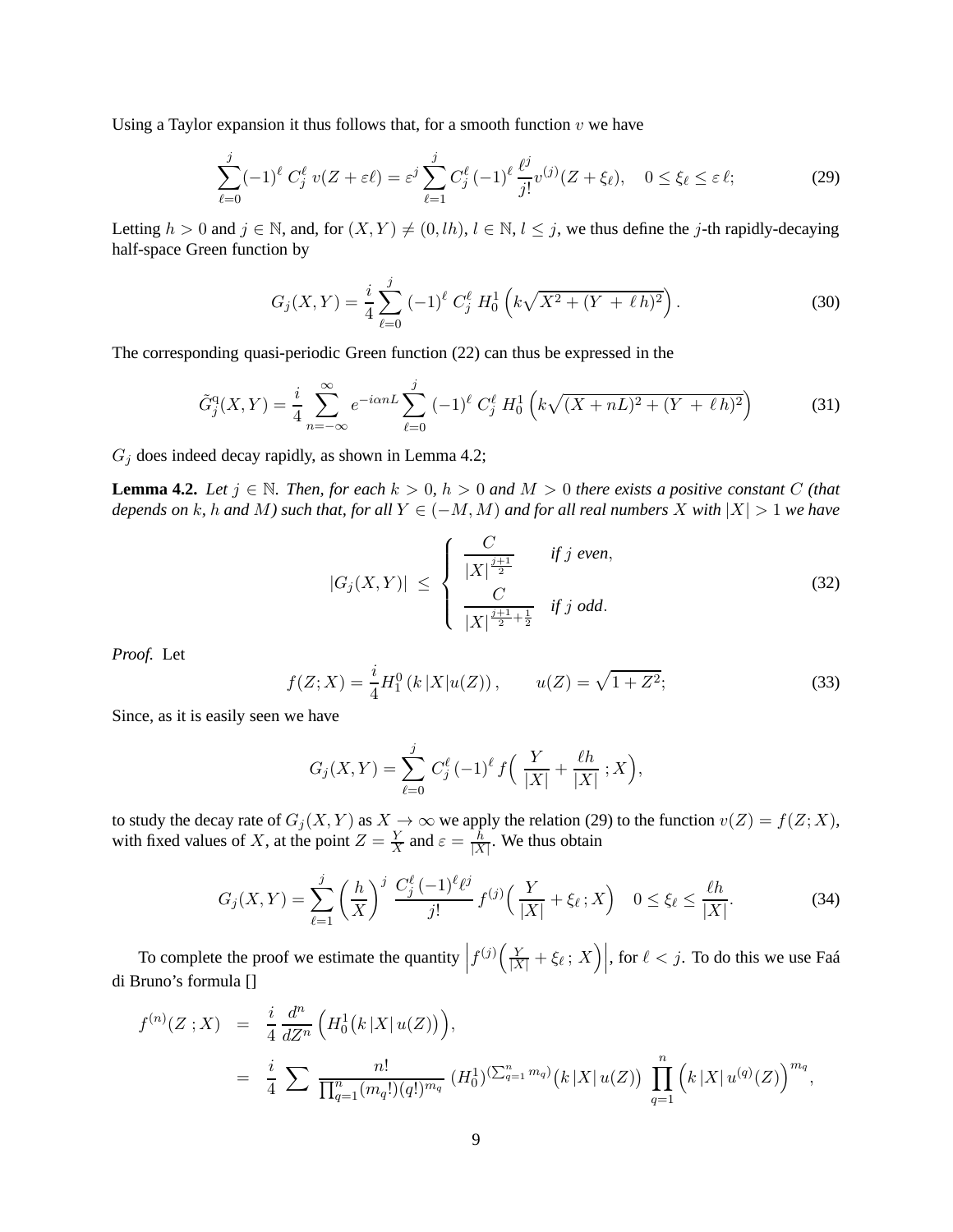where the sum is taken over all *n*-tuples  $(m_1, m_2, \dots, m_n)$  satisfying  $\sum_{q=1}^n q m_q = n$ . Note that, as is easily shown,

$$
\sum_{q=1}^{n/2} m_{2q} \le \frac{n}{2} \quad \text{if } n \text{ is even}, \tag{35}
$$

and

$$
\sum_{q=1}^{n-1/2} m_{2q} \le \frac{n-1}{2} \quad \text{if } n \text{ is odd.} \tag{36}
$$

We estimate in turn  $(H_0^1)^{(\sum_{q=1}^n m_q)} (k|X| u(\frac{Y}{|X|} + \xi_\ell))$  and  $\prod_{q=1}^n (k|X| u^{(q)}(\frac{Y}{|X|} + \xi_\ell))^{m_q}$ ,  $\xi_\ell \leq \frac{\ell h}{|X|}$  $\frac{\ell h}{|X|}$ . Using Hankel function derivative formulas (cf [26]), it is easily seen that there exists constants  $c_{p,q}$  such that

$$
(H_0^1)^{(p)}(k|X|u(Z)) = \sum_{q=0}^p c_{q,p} H_q^1(k|X|u(Z)).
$$

Consequently, since  $|H_q^1(t)| \leq \frac{C}{t^{1/2}}$  and since  $\left|\frac{Y}{|X|} + \xi_{\ell}\right| \leq \frac{C}{|X|}$  $\frac{C}{|X|}$ , we obtain

 $\overline{a}$ 

$$
\left| (H_0^1)^{(p)} \left( k \left| x - x' \right| u \left( \frac{Y}{|X|} + \xi_\ell \right) \right) \right| \le \frac{C}{|X|^{1/2}}.
$$
\n(37)

Note that C might depend on k, M and l. To estimate  $\prod_{q=1}^{n} (k |X| u^{(q)} (\frac{Y}{|X|} + \xi_{\ell}) )^{m_q}$  we first remark that, for small  $Z$ ,

$$
u^{(q)}(X) \le \begin{cases} C & \text{if } q \text{ is even,} \\ C Z & \text{if } q \text{ is odd.} \end{cases}
$$
 (38)

It follows that

$$
\prod_{q=1}^{n} \left( k \left| X \right| u^{(q)} \left( \frac{Y}{|X|} + \xi_{\ell} \right) \right)^{m_q} \leq \begin{cases} C \left| X \right| \sum_{q=1}^{n} m_q - \sum_{q=1}^{n/2} m_{2q-1} \leq C \left| X \right| \sum_{q=1}^{n/2} m_{2q} & n \text{ is even,} \\ C \left| X \right| \sum_{q=1}^{n} m_q - \sum_{q=1}^{(n+1)/2} m_{2q-1} \leq C \left| X \right| \sum_{q=1}^{(n-1)/2} m_{2q} & n \text{ is odd.} \end{cases}
$$
\n(39)

Thus, using formulas (35) and (36), we obtain

$$
\prod_{q=1}^{n} \left( k \left| X \right| u^{(q)} \left( \frac{Y}{|X|} + \xi_{\ell} \right) \right)^{m_q} \leq \begin{cases} C \left| X \right|^{\frac{n}{2}} & \text{if } n \text{ is even,} \\ C \left| X \right|^{\frac{n-1}{2}} & \text{if } n \text{ is odd.} \end{cases}
$$
(40)

Combining (37) and (40) we obtain

$$
\left| f^{(n)}\left(\frac{Y}{|X|} + \xi_{\ell} \, ; X\right) \right| \leq \left\{ \begin{array}{ll} C \, |X|^{\frac{n}{2} - \frac{1}{2}} & \text{if } n \text{ is even,} \\ C \, |X|^{\frac{n}{2} - 1} & \text{if } n \text{ is odd.} \end{array} \right. \tag{41}
$$

Finally, the result of Lemma 4.2 directly follows from (44) and (41):

$$
|G_j(X,Y)| \le \begin{cases} C \frac{1}{|X|^{j-(\frac{j}{2}-\frac{1}{2})}} & \text{if } n \text{ is even,} \\ C \frac{1}{|X|^{j-(\frac{j}{2}-1)}} & \text{if } n \text{ is odd.} \end{cases}
$$
 (42)

 $\Box$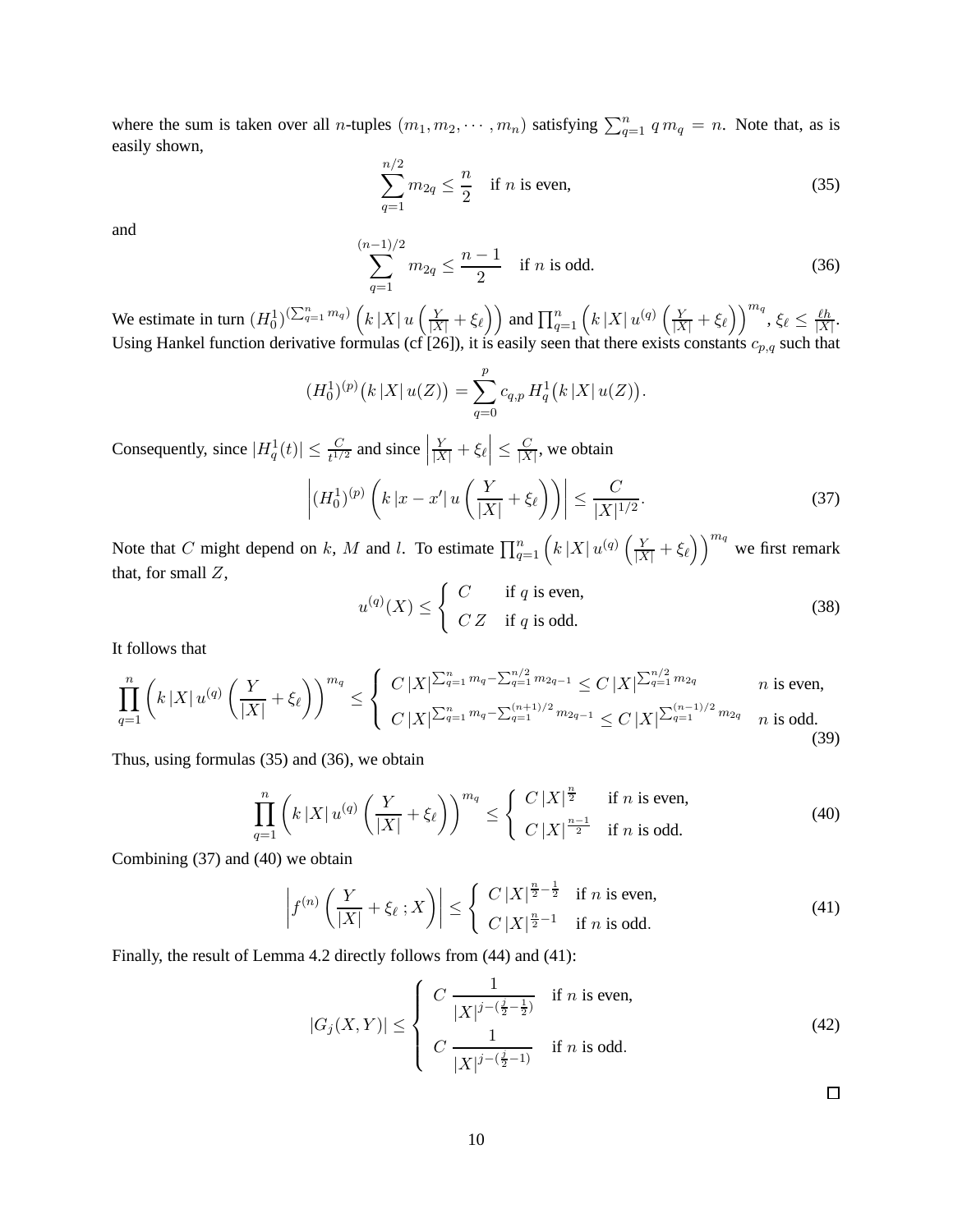As may be expected, the normal derivatives of the Green functions  $G_j$  (which are needed in the integral formulations laid down in Section 2.3) also decay rapidly at infinity. The details are presented in the following theorem.

**Lemma 4.3.** *Let*  $j \in \mathbb{N}^*$ *. Then, for each*  $k > 0$ *,*  $h > 0$ *,*  $M > 0$ *, and*  $f \in C^2(\Gamma)$ *, there exists a positive constant C, such that , for all*  $x \in \left(-\frac{L}{2}\right)$  $\frac{L}{2},\frac{L}{2}$  $\frac{L}{2}$ ), for all y ∈ (−M, M) , for all real number x' with  $|x'|$  > 1 we *have,*

$$
\left| \frac{\partial G_j}{\partial \nu(x')}(x - x', y - f(x')) \right| \le \begin{cases} \frac{C}{|x - x'|^{j/2 + 1/2}} & \text{if } j \text{ even,} \\ \frac{C}{|x - x'|^{(j+1)/2 + 1/2}} & \text{if } j \text{ odd.} \end{cases}
$$
(43)

*Proof.* The proof is similar to the proof of Lemma 4.4. We first introduce the function  $g(z, x - x')$ 

$$
g(z; x - x') = \frac{k(z|x - x'| - (x - x')f'(x'))}{|x - x'|\sqrt{1 + z^2}} H_1^1(k|x - x'|\sqrt{1 + z^2}),
$$

and we remark that

$$
\frac{\partial G_j}{\partial \nu(x')}(x - x', y - f(x')) = \sum_{\ell=0}^j (-1)^\ell C_\ell^j g(z + \ell \varepsilon; x - x')
$$

at the point  $z = \frac{y - f(x')}{x - x'}$  and  $\varepsilon = \frac{h}{|x - x'|}$ . Using the finite difference formula (29), we thus obtain

$$
\frac{\partial G_j}{\partial \nu(x')}(x - x', y - f(x')) = \sum_{\ell=1}^j \left(\frac{h}{X}\right)^j \frac{C_j^{\ell}(-1)^{\ell} \ell^j}{j!} g^{(j)}\left(\frac{y - f(x')}{|x - x'|} + \xi_{\ell}; x - x'\right) \quad 0 \le \xi_{\ell} \le \frac{\ell h}{|x - x'|}. \tag{44}
$$

The proof is completed by estimating the quantity  $g^{(j)}\left(\frac{y-f(x')}{x-x'}\right)$  $\frac{x^{\prime}-f(x^{\prime})}{|x-x^{\prime}|} + \xi_{\ell}$ ;  $x - x^{\prime}$ , as it is done is the proof of Lemma 4.4

 $\Box$ 

### **4.3 Fast convergence of the quasi-periodic Green function series** (22)

In view of the results of Section 4.2 it is easy to verify that the series in equation (22) and its term-by-term normal derivative converge rapidly (that is, that the tails of the series converge rapidly to zero), as detailed in the following theorem.

**Theorem 4.4.** *Let*  $j \in \mathbb{N}$ ,  $N \in \mathbb{N}$ ,  $h > 0$  *and*  $M > 0$ . *Then, there exists a constant*  $C_1 > 0$  *such that, for all* x*,* x ′ *,* y *and* y ′ *satisfying*

\n- 1. 
$$
-\frac{L}{2} < x < \frac{L}{2}, -\frac{L}{2} < x' < \frac{L}{2}
$$
\n- 2.  $-M < y < M, -M < y' < M$ , and
\n- 3.  $(x - x', y - y') \neq (n, -\ell h)$  for any pair  $(n, \ell) \in \mathbb{Z}^2$  with  $0 \leq \ell \leq j$ .
\n

*we have*

 $\overline{\phantom{a}}$  $\overline{\phantom{a}}$ I  $\overline{\phantom{a}}$ I  $\overline{\phantom{a}}$ 

$$
\sum_{n\in\mathbb{Z},|n|\geq N}e^{-i\alpha_n L}G_j\left(x-x'+nL,y-y'\right)\leq \left\{\begin{array}{cc}\frac{C_1}{N^{j/2-1/2}} & \text{if }j\text{ is even,} \\ \frac{C_1}{N^{j/2}} & \text{if }j\text{ is odd.}\end{array}\right.
$$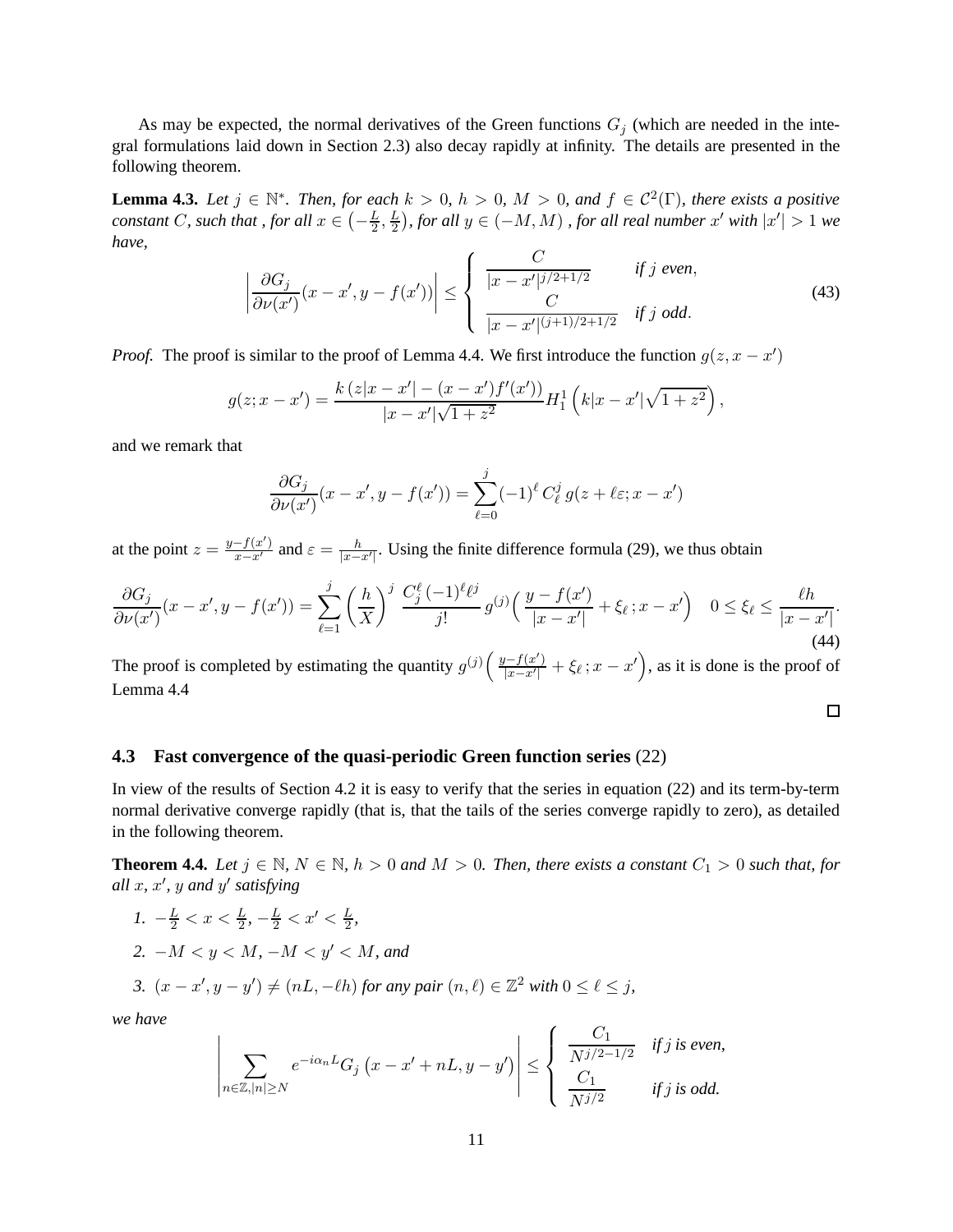*In other words, the quasi-periodic Green function series* (22)*,* (30) *with* j *even (resp.* j *odd) converges with an algebraically small error of order*  $(j - 1)/2$  *(resp.*  $j/2$ *).* 

*Similarly, there exists a constant*  $C_2 > 0$  *such that, for all x, x', y and y' satisfying points 1. and 3. above, as well as*  $-M < y < M$ *, we have* 

$$
\left|\sum_{n\in\mathbb{Z},|n|\geq N+1}e^{-i\alpha_n L}\frac{\partial G_j}{\partial\nu(x')}\left(x-x'+nL,y-f(x')\right)\right|\leq \left\{\begin{array}{cc}\frac{C_2}{N^{j/2-1/2}} & \text{if }j\text{ is even,} \\ \frac{C_2}{N^{j/2}} & \text{if }j\text{ is odd.}\end{array}\right.
$$

*That is to say, the termwise normal derivative of the quasi-periodic Green function series* (22) *with* j *even (resp. j odd)* converges with an algebraically small error of order  $(j - 1)/2$  *(resp.*  $j/2$ *) to the normal derivative of the function*  $G_j$ *.* 

*Proof.* The proof follows easily from Lemmas 4.2 and 4.3.

#### 4.4  $-\tilde{G}^{\mathrm{q}}_j$  nullspace and complete rapidly-convergent Green functions series  $G^{\mathrm{q}}_j$ j

As discussed in the subsection 2.3, it is natural to seek scattered fields  $u_{\mathcal{D}}^s$  (for the Dirichlet problem) and  $u^s_N$  (Neumann problem) of the form

$$
u_{\mathcal{D}}^s(x,y) = \int_{\Gamma_{\#}} \frac{\partial \tilde{G}_j^{\mathbf{q}}}{\partial \nu(x')} \left( x - x', y - f(x') \right) \mu(x') \, ds(\Gamma_{\#}),
$$

$$
u_{\mathcal{N}}^s(x,y) = \int_{\Gamma_{\#}} \tilde{G}_j^{\mathbf{q}} \left( x - x', y - f(x') \right) \mu(x') \, ds(\Gamma_{\#}), \tag{45}
$$

 $\Box$ 

where  $\mu$  and  $\mu$  are solutions of the equations

$$
\int_{\Gamma_{\#}} \partial_{\nu(x')} \tilde{G}_j^{\mathbf{q}} \left( x - x', f(x) - f(x') \right) \, \mu(x') \, ds(x') + \frac{1}{2} \mu(x') = -u^{\rm inc} \vert_{\Gamma_{\#}},\tag{46}
$$

$$
\int_{\Gamma_{\#}} \partial_{\nu(x)} \tilde{G}^{\mathbf{q}}_{j} (x - x', f(x) - f(x')) \mu(x') \ ds(x') - \frac{1}{2} \mu(x') = -\partial_{\nu(x)} u^{\text{inc}} |_{\Gamma_{\#}}.
$$
 (47)

*Remark* 4.5*.* Here and in what follows we assume that

$$
h > h_0 = \max_{x \in \left(-\frac{L}{2}, \frac{L}{2}\right)} f(x) - \min_{x \in \left(-\frac{L}{2}, \frac{L}{2}\right)} f(x). \tag{48}
$$

in order to avoid singularities at the points

$$
x = x' + nL
$$
 and  $f(x) - f(x') = -\ell h$ ,  $n \in \mathbb{Z}$ ,  $\ell \in \mathbb{N}_0$ ,  $0 \le \ell \le j$ .

As we will see, 1) Equations (46) and (47) are non-invertible at Wood anomalies, and 2) They can fail to be invertible even away from Wood anomalies unless restrictions on the shift parameter  $h$  additional to those put forth in Remark (48) are imposed. Roughly speaking, the difficulties 1) and 2) arise from the fact that the quasi-periodic Green function  $\tilde{G}_j^q$  fails to include a finite number of Rayleigh modes for certain combinations of the the shift parameter h and the parameters  $k$ ,  $\theta$ ,  $L$  of the scattering problem, as shown in what follows.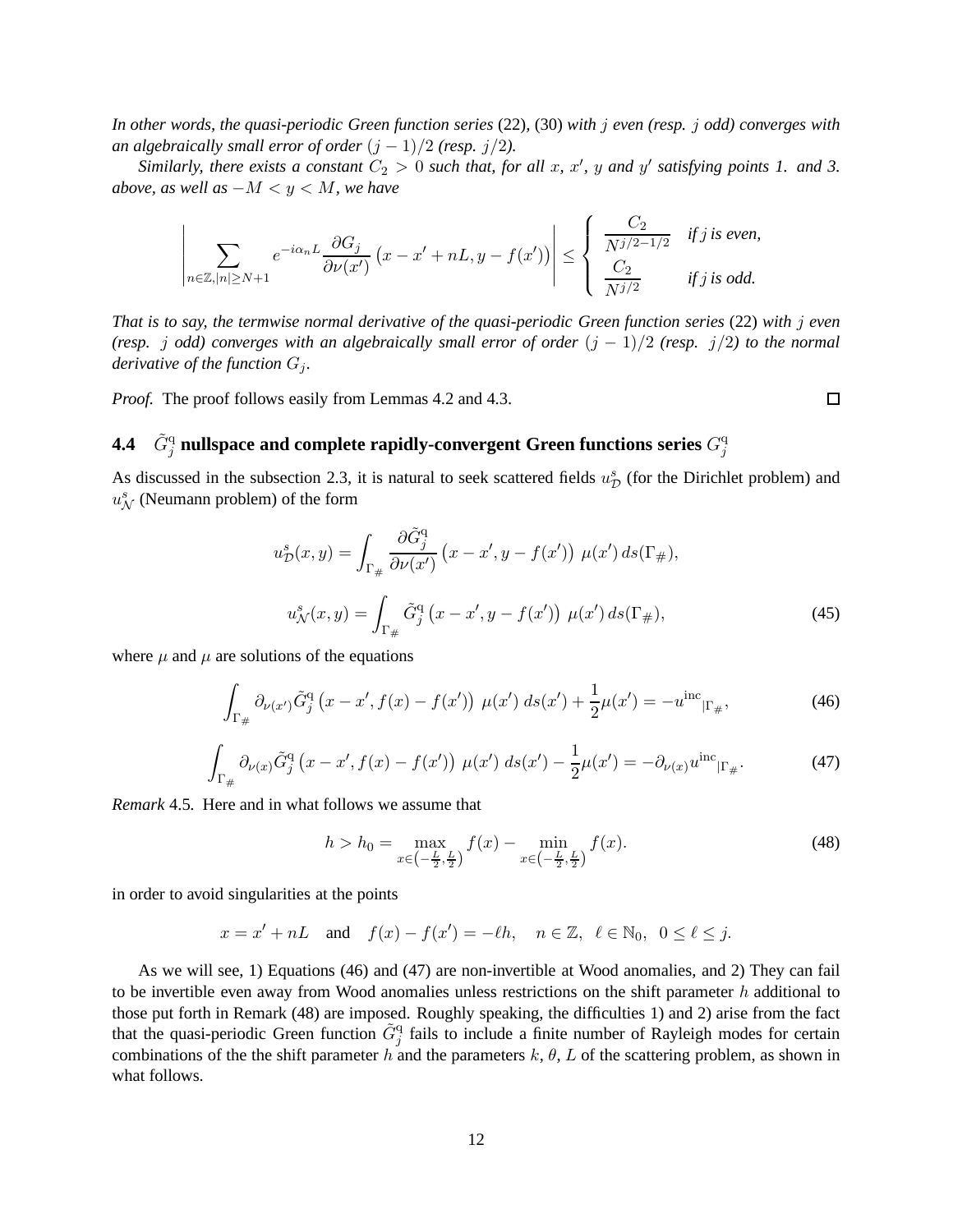In view of equations (14), (22) and (30), away from Wood anomalies we have

$$
\tilde{G}_{j}^{\mathbf{q}}(X,Y) = \sum_{n \in \mathbb{Z}} \frac{i}{2L\beta_{n}} \left( \sum_{m=0}^{j} (-1)^{m} C_{j}^{m} e^{i\beta_{n} m h} \right) e^{i\alpha_{n} X} e^{i\beta_{n} Y}, \tag{49}
$$

so that, for values of  $h$  for which

$$
\sum_{m=0}^{j} (-1)^m C_j^m e^{i\beta_{n_0} m h} = (1 - e^{i\beta_{n_0} h})^j = 0,
$$
\n(50)

the Green function  $\tilde{G}^{\rm q}_j(X, Y)$  does not contain the Rayleigh mode  $e^{i\alpha_n X}$ . In such cases, equations (46) and (47) could be singular— that is, they could admit non-zero solutions for zero right-hand-sides. For instance, for the flat case  $(f = 0)$ ,  $e^{i\alpha_n x}$  is a non-trivial solution of the Dirichlet integral equation (46); Figure ??, further, demonstrates the singularity of the problem for cases for which  $f \neq 0$ . Note that equation (50) can only hold for propagative modes ( $n_0 \in U$ ) and, in particular, there can only be a finite number of values of n for which a resonance of type (50) may occur.

Similar resonance conditions and associated non-uniqueness issues occur at Wood anomalies. To demonstrate this, displaying explicitly the  $(k, \theta)$  dependence of  $\alpha_n$  and  $\beta_n$  by  $\alpha_n = \alpha_n(k, \theta)$  and  $\beta_n = \beta_n(k, \theta)$ , respectively, assume at first that for a given frequency  $k = k^0$  and a given incidence angle  $\theta = \theta^0$  there is one and only one value of  $n \in \mathbb{Z}$ , namely  $n = n^0$ , for which  $\beta^n(k^0, \theta^0)$  vanishes:  $\beta_{n_0}(k^0, \theta^0) = 0$  and  $\beta_n(k^0, \theta^0) \neq 0$  for  $n \neq n_0$ . Then, it is easy to check that, as  $(k, \theta)$  approach  $(k^0, \theta^0)$ , the limit of the expansion (49) for  $G_i^q$  $j$  is given by

$$
\tilde{G}_{j}^{\mathbf{q}}(X,Y) = \sum_{n \in \mathbb{Z}, n \neq n^{0}} \frac{i}{2L\beta_{n}(k^{0},\theta^{0})} \left( \sum_{m=0}^{j} (-1)^{m} C_{j}^{m} e^{i\beta_{n}(k^{0},\theta^{0})m h} \right) e^{i\alpha_{n}(k^{0},\theta^{0})X} e^{i\beta_{n}(k^{0},\theta^{0})Y} + \lim_{\beta \to 0} \frac{i}{2L\beta} \left( \sum_{m=0}^{j} (-1)^{m} C_{j}^{m} e^{i\beta m h} \right) e^{i\alpha_{n}(k^{0},\theta^{0})X} e^{i\beta Y}.
$$

But, using a Taylor expansion of  $e^{i\beta m h}$  together with the relation (28) at  $Z = 0$  it is easily seen that, for  $j \geq 2$  we have

$$
\lim_{\beta \to 0} \frac{i}{2L\beta} \left( \sum_{m=0}^{j} (-1)^m C_j^m e^{i\beta m h} \right) = 0,
$$

and, thus, at the Wood anomaly  $\tilde{G}_j^q$  does not contain the Rayleigh mode  $e^{i\alpha(k^0,\theta^0)}$ . In this case, again, (46) and (47) can have non-trivial solutions.

*Remark* 4.6. Note that the non-uniqueness problem at Wood anomalies (which occurs for  $j \geq 2$  but not for  $j = 1$ ) arises for all  $h > h_0$ , and, thus, it is in some sense more fundamental that the non-uniqueness issue arising from resonant-shift condition (50)—which could be bypassed by adequate selection of the somewhat arbitrary shift parameter  $h$ . In any case, the two non-uniqueness issues discussed in this section translate, in practice, into ill-posed numerical solvers at and around Wood Anomalies and for shift values in a neighborhood of each resonant shift.

To overcome these difficulties we introduce slightly modified Green functions and correspoding integral equations. The modified Green functions is obtained by simply adding a multiple of each one of the missing modes of the form  $e^{i\alpha_nX+i\beta_nY}$ , as discussed in what follows. Clearly, such a procedure results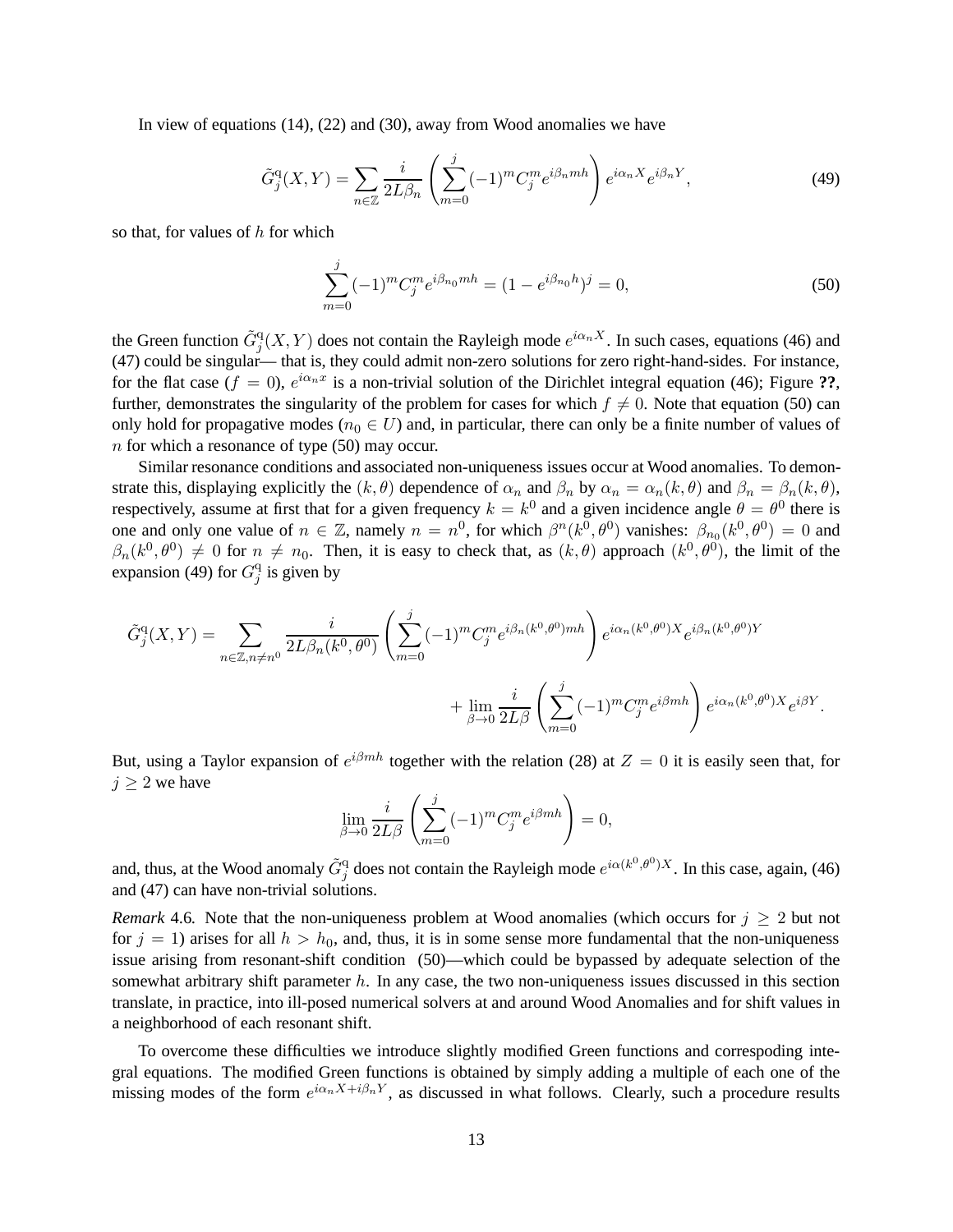in new outgoing Green functions, since the individual modes added are themselves outgoing solutions of the Helmholtz equation (4)) in the domain  $\Omega$ . In particular, our algorithm does not resort to selection of non-resonant shift parameters (cf. Remark 4.6).

To address the non-uniqueness issues arising from the resonance condition (50) we proceed as follows: letting  $\varepsilon > 0$  and

$$
U_{\text{res}}^{\varepsilon} = \{ n \in U \text{ such that } |h - 2\pi q/\beta_n| < \varepsilon \text{ for some integer } q \}. \tag{51}
$$

we define a smooth Kernel  $M_{\text{res}}$  by

$$
M_{\rm res}(X,Y) = \sum_{n \in U_{\rm res}} e^{i\alpha_n X + i\beta_n Y}, \quad X \in (-L,L), \ Y \in \mathbb{R},\tag{52}
$$

and we replace  $\tilde{G}_j^q$  in equations (46) and (47) by  $\tilde{G}_j^q + M_{\text{res}}$ . Similarly, to regularize the integral equations (46) and (47) at Wood anomalies, for  $\varepsilon > 0$  we define

$$
U_{\text{wa}}^{\varepsilon} = \{ n \in \mathbb{Z}, \text{such that } |\beta_n| \le \varepsilon \}
$$
 (53)

and, for any  $n \in U_{\text{wa}}^{\varepsilon}$ 

$$
c_n = \max_{x \in \left(-\frac{L}{2}, \frac{L}{2}\right)} |i\alpha_n f'(x) - i\beta_n|.
$$
\n
$$
(54)
$$

Then, noting that  $c_n$  is necessarily non-zero unless  $f'$  vanishes identically, for non-constant  $f$  we consider the smooth kernel  $M_{\text{wa}}$ ,

$$
M_{\text{wa}}(X,Y) = \sum_{n \in U_{\text{wa}}^{\varepsilon}} \frac{e^{i\alpha_n X + i\beta_n Y}}{c_n}, \quad X \in (-L,L), \ Y \in \mathbb{R}.
$$

*Remark* 4.7. For the flat case (constant f) at Wood anomalies we have  $c_n = 0$  for some n, and thus  $M_{wa}$ is not defined. The kernels  $\partial_{\nu(x')} M_{wa}$  and  $\partial_{\nu(x)} M_{wa}$  can nevertheless be extended to such cases using a limiting process. Indeed for  $f' = 0$  we have  $c_n = |\beta_n|$ , and thus

$$
\lim_{\beta_n \to 0} \partial_{\nu(x')} \left\{ \frac{e^{i\alpha_n(x-x')+i\beta_n(y-y')}}{|\beta_n|} \right\} = -ie^{i\alpha_n(x-x')} \lim_{\beta_n \to 0} \frac{\beta_n}{|\beta_n|}
$$

Noting that  $\lim_{\beta_n \to 0} \frac{\beta_n}{|\beta_n|}$  $\frac{\beta_n}{|\beta_n|}$  equals either 1 or *i* (depending on the sign of  $(k^2 - \alpha_n^2)$  as the Wood anomaly is approached), for the flat case at Wood anomalies we replace  $\partial_{\nu(x')} M_{wa}(x - x', y - y')$  and  $\partial_{\nu(x)} M_{wa}(x - x', y - y')$  $x', y - y'$  by one of the two possible associated limits, say,

$$
\left\{\partial_{\nu(x')}M_{\text{wa}}\right\}(x-x',y-0)\to -i\sum_{n\in U_{\text{wa}}^{\varepsilon}}e^{i\alpha_n(x-x')}\quad\text{and}\tag{56}
$$

$$
\left\{\partial_{\nu(x)} M_{\text{wa}}\right\} (x - x', y - 0) \to i \sum_{n \in U_{\text{wa}}^{\varepsilon}} e^{i\alpha_n(x - x')}.
$$
\n(57)

These alternative definitions for the flat case at Wood anomalies (or, indeed, any definition as a sum of arbitrary non-zero multiples of all exponentials  $e^{i\alpha_n(x-x')}$  for  $n \in U_{wa}$ ) do not change the solution for the flat-interface Wood-anomaly case, and lead to solutions that vary continuously as the flat-interface Woodanomaly case is approached—as long as, as is generally found in applications, the right-hand-side of the integral equation is orthogonal to  $e^{i\alpha_n x}$  for all  $n \in U_{\text{wa}}^{\varepsilon}$ ).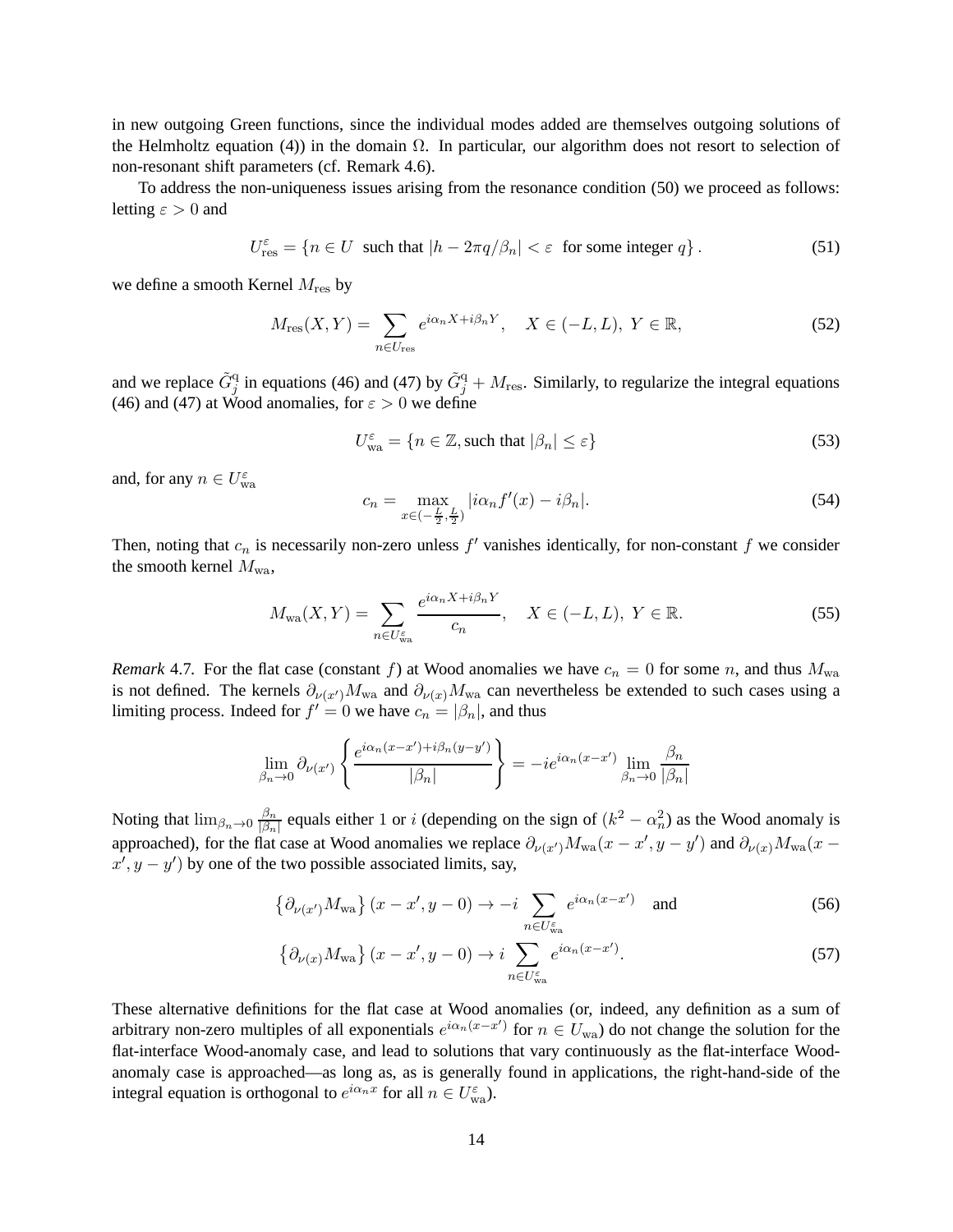Using these additional kernels we can now define a periodic Green function for all smooth periodic interfaces, all incidence angles and all frequencies, namely

$$
G_j^{\rm q}(X,Y) = \tilde{G}_j^{\rm q}(X,Y) + M_{\rm res}(X,Y) \quad \text{for the flat-interface Wood-anomaly case, and} \tag{58}
$$

$$
G_j^{\mathbf{q}}(X,Y) = \tilde{G}_j^{\mathbf{q}}(X,Y) + M_{\text{res}}(X,Y) + M_{\text{wa}}(X,Y), \quad \text{otherwise}
$$
\n(59)

(with the substitutions (56) and (57) when appropriate, as indicated in Remark 4.7), our second kind integral equations for the Dirichlet and Neumann are given by

$$
\frac{1}{2}\mu(x) + \int_{\Gamma_{\#}} \left\{ \partial_{\nu(x')} G_j^{\mathbf{q}} \right\} (x - x', f(x) - f(x')) \mu(x') \, ds(x') = -u^{\text{inc}}_{|\Gamma_{\#}} \quad \text{and} \tag{60}
$$

$$
-\frac{1}{2}\mu(x) + \int_{\Gamma_{\#}} \left\{ \partial_{\nu(x)} G_j^{\mathfrak{q}} \right\} (x - x', f(x) - f(x')) \mu(x') \, ds(x') = -\partial_{\nu(x)} u^{\text{inc}}|_{\Gamma_{\#}}.
$$
 (61)

The Dirichlet and Neumann scattering problems under consideration thus reduce to finding  $\mu \in C^{\alpha}_{\#}(\Gamma_{\#})$  and  $\mu \in C^{\alpha}_{\#}(\Gamma_{\#})$  such that equations (60) and (61) are satisfied, where  $C^{\alpha}_{\#}(\Gamma_{\#})$  denotes the space of continuous  $\alpha$ -quasi-periodic functions.

Reference  $\Box$  provides proofs of existence and uniqueness for these problems on the basis of corresponding results for the associated PDEs. Numerical algorithms for these problems and numerical results illustrating these methods are presented in the following two sections.

### **5 Numerical algorithm**

Our numerical method for the solution of equations (60) and (61) incorporates the windowing and shifting methodologies developed in Sections 3 and 4 for evaluation of invertible integral operators at all frequencies together with a suitable modified version of a well known Nyström approach for high-order evaluation of logarithmic integral operators. This section presents the details of a numerical implementation of the combined windowing-shifting based Nyström approach.

#### **5.1 Periodic setting and kernel decomposition**

The Nyström approach [2, 27–29] relies on decomposition of the integral kernel as a sum of a smooth kernel and a logarithmic term. We present our decomposition for the Dirichlet equation (60); the method for Neumann equation (61) is entirely analogous. Using the change of unknown  $\tilde{\mu}(x) = \mu(x)e^{-i\alpha x}$  we re-express the integral on the left-hand side of equation (60) in the form

$$
\int_{-\frac{L}{2}}^{\frac{L}{2}} \left\{ \partial_{\nu(x')} G_j^{\mathbf{q}} \right\} (x - x', f(x) - f(x')) \, \phi(x, x') \, \tilde{\mu}(x') \sqrt{1 + f'(x')^2} \, dx' + \frac{1}{2} \tilde{\mu} = -u^{\text{inc}} \Big|_{\Gamma_{\#}} e^{-i\alpha x}, \tag{62}
$$

where  $\tilde{\mu}$  is a periodic function of period L and where  $\phi(x, x') = e^{i\alpha(x-x')}$ . In view of (58) and (59) and expressing the integral involving the periodic Green function  $\tilde{G}^q_j$  as an integral between  $-\infty$  and  $\infty$  (cf. equation (19)) where the corresponding identity for the kernel  $\tilde{G}^{\text{q}}$  is displayed) the integral on the left-hand side of (62) can be expressed in the form

$$
\int_{-\frac{L}{2}}^{\frac{L}{2}} \partial_{\nu(x')} \left\{ M_{\text{res}} + M_{\text{wa}} \right\} (x - x', f(x) - f(x')) \phi(x, x') \tilde{\mu}(x') \sqrt{1 + f'(x')^2} \, dx' +
$$
\n
$$
\int_{-\infty}^{+\infty} \left\{ \partial_{\nu(x')} G_j \right\} (x - x', f(x) - f(x')) \phi(x, x') \tilde{\mu}(x') \sqrt{1 + f'(x')^2} \, dx'. \tag{63}
$$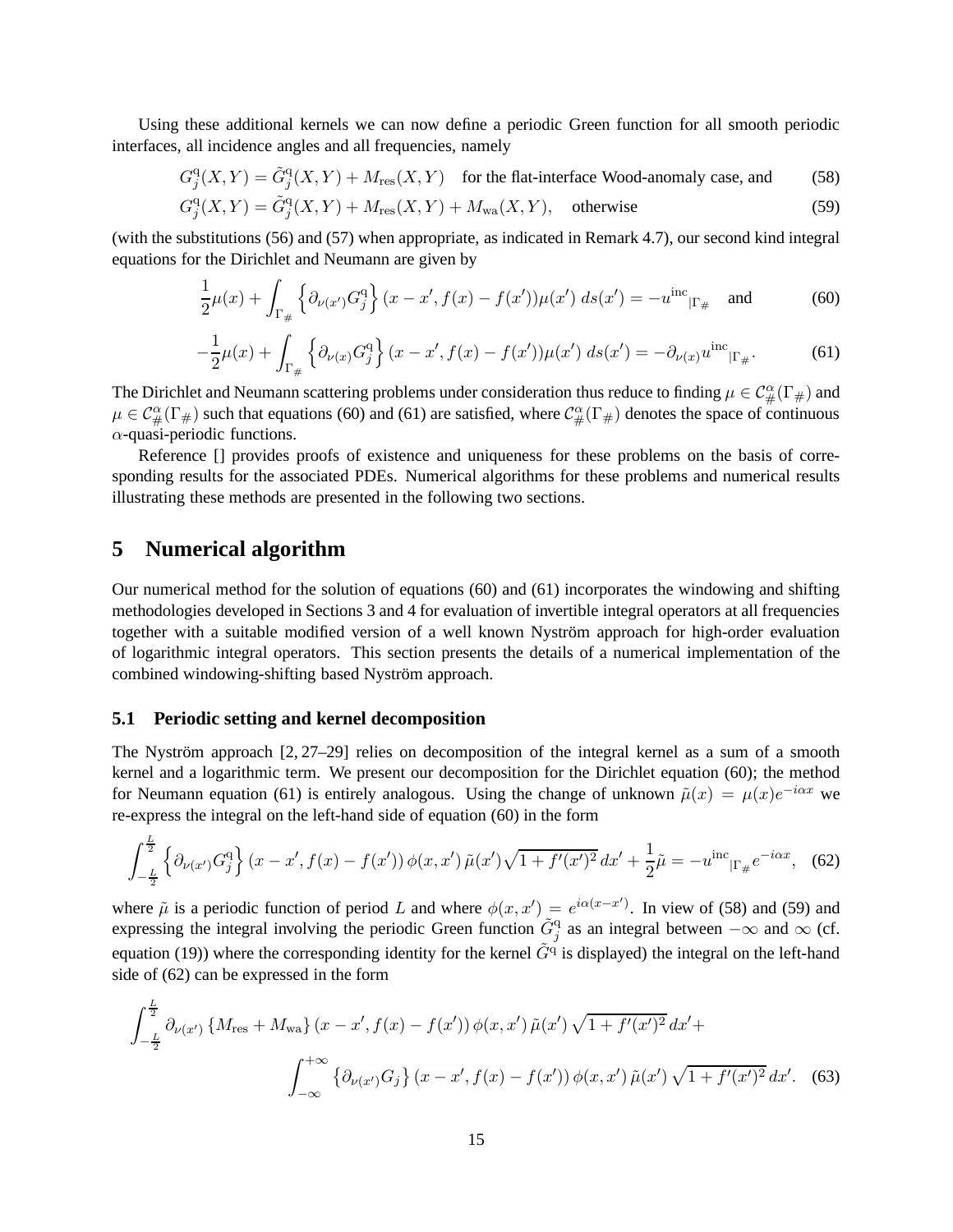The first term in (63) is smooth and periodic, and therefore, the associated integral operator can be computed with high-order accuracy by means of the trapezoidal rule. To evaluate the second term in (63), in turn, we first truncate the integral using the windowing methodology introduced in Section 3, that is we approximate the second integral (63) by

$$
\int_{-\infty}^{+\infty} S(x - x', cA, A) \, \partial_{\nu(x')} G_j(x - x', f(x) - f(x')) \, \phi(x, x') \, \tilde{\mu}(x') \, \sqrt{1 + f'(x')^2} \, dx' \tag{64}
$$

for adequately selected positive constants c and  $A$ , and we then evaluate the integral (64), with high-order accuracy, by accounting explicitly for the logarithmic singularity at the origin. To do this we follow [2, p. number] and note that, for  $|x - x'| \leq 2\pi$ , the kernel  $\partial_{\nu(x')} G_j$  can be expressed in the form

$$
\partial_{\nu(x')} G_j(x - x', f(x) - f(x')) = K_1(x, x') \ln \left[ 4 \sin^2 \left( \frac{x - x'}{2} \right) \right] + K_2(x, x'), \tag{65}
$$

where

$$
K_1(x,x') = \frac{k}{4\pi} \frac{f(x')(x-x') - (f(x') - f(x))}{\sqrt{1 + f'(x')^2}} \frac{J_1\left(k\sqrt{(x-x')^2 + (f(x) - f(x'))^2}\right)}{\sqrt{(x-x')^2 + (f(x) - f(x'))^2}},
$$

and

$$
K_2(x, x') = \partial_{\nu(x')} G_j(x - x', f(x) - f(x')) - K_1(x, x') \ln \left[4 \sin^2 \left(\frac{x - x'}{2}\right)\right],
$$

are smooth functions.

In the context [2, p. number] the condition  $|x - x'| \leq 2\pi$  is always satisfied; unfortunately, however, this is not the case for the integration problem (64): under the present conditions, use of the decomposition for which  $-\infty < x - x' < \infty$ , would lead to singularities whenever  $x - x'$  is an integer multiple of  $2\pi$ . To overcome this difficulty we utilize an additional cut-off function that vanishes outside a sufficiently small neigborhood of the singular point  $x' = x$ : taking  $0 < A_s < L/2$  and  $0 < c_s < 1$  we define the windowing function

$$
P_{\rm s}(x-x',c_{\rm s},A_{\rm s})=S(x-x',c_{\rm s}A_{\rm s},A_{\rm s}),\quad c_{\rm s},\ A_{\rm s}\in\mathbb{R}_{>0},\tag{66}
$$

and we decompose the integrand in (64) in the form

$$
S(x - x', cA, A) \left\{ \partial_{\nu(x')} G_j^{\mathbf{q}} \right\} (x - x', f(x) - f(x')) \phi(x, x') \sqrt{1 + f'(x')^2} =
$$
  

$$
K_{\mathbf{s}}(x, x') \ln \left[ 4 \sin^2 \left( \frac{\pi}{L} (x - x') \right) \right] + K_{\mathbf{r}}(x, x') \quad (67)
$$

where

$$
K_{\rm s}(x, x') = \frac{k}{4\pi} \, P_{\rm s}(x - x', c_{\rm s}, A_{\rm s}) \, \frac{f(x')(x - x') - (f(x') - f(x))}{\sqrt{(x - x')^2 + (f(x) - f(x'))^2}} \, J_1\left(k\sqrt{(x - x')^2 + (f(x) - f(x'))^2}\right), \tag{68}
$$

and

$$
K_{\rm r}(x, x') = S(x - x', cA, A) \left\{ \partial_{\nu(x')} G_j^{\rm q} \right\} (x - x', f(x) - f(x')) \phi(x, x') \sqrt{1 + f'(x')^2} -K_{\rm s}(x, x') \ln \left[ 4 \sin^2 \left( \frac{\pi}{L} (x - x') \right) \right].
$$
 (69)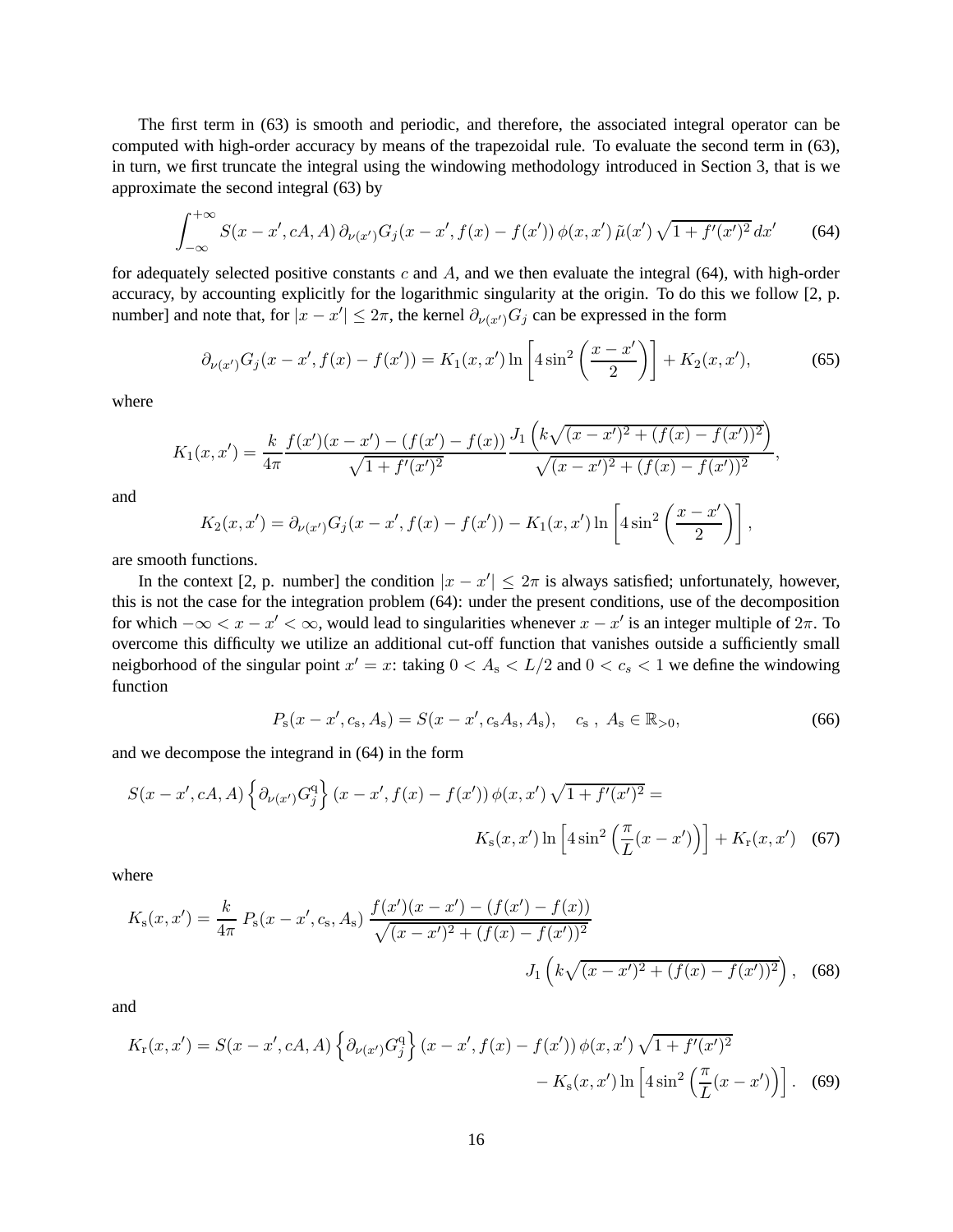It is easy to check that, given the assumptions  $0 < A_s < L/2$  and  $0 < c_s < 1$ ,  $K_s$  and  $K_r$  are smooth functions of x and  $x'$ , and, thus, the MK methodology [27, 28] can be used for evaluation of the integral (63)—as detailed in the following section.

#### **5.1.1 MK quadrature rules**

To derive MK quadrature rules in the present context, we use the decomposition (67) to re-express the integral (63) in the form

$$
\int_{-\frac{L}{2}}^{\frac{L}{2}} \partial_{\nu(x')} K_{\rm r}^{\rm per}(x, x') \tilde{\mu}(x') dx' +
$$
\n
$$
\int_{-\infty}^{+\infty} K_{\rm r}(x, x') \tilde{\mu}(x') dx' + \int_{-\infty}^{+\infty} K_{\rm s}(x, x') \ln \left[4 \sin^2 \left(\frac{\pi}{L}(x - x')\right)\right] \tilde{\mu}(x'), \, dx' \quad (70)
$$

where  $K_{\rm r}^{\rm per}(x,x') = \partial_{\nu(x')} \{ M_{\rm res} + M_{\rm wa} \} (x - x', f(x) - f(x')) \phi(x,x') \sqrt{1 + f'(x')^2}$ . Additionally we use an equispaced discretization of the integration domain containing an even number  $n_i$  of points per period of the scattering surface: denoting by  $n_{per} = \left\lceil \frac{A}{L} \right\rceil$  $\frac{A}{L}$  the number of periodic intervals contained in the integration domain to the right of the point  $x = \frac{L}{2}$  $\frac{L}{2}$  (where  $\lceil x \rceil$  denotes the smallest integer larger than or equal to x), the quadrature rule uses a total of  $(2n<sub>per</sub> + 1)n<sub>i</sub>$  quadrature points  $x<sub>j</sub>$  given by

$$
x_j = (-\frac{L}{2} - n_{per}L) + (j - 1)\frac{L}{n_i}, \quad j \in \mathbb{N}, \quad j \le (2n_{per} + 1)n_i,
$$

over an integration domain consisting of  $2n_{per} + 1$  periodic intervals.

Our MK quadrature rule then results as follows: The first integral in equation (70) is evaluated with high-order accuracy by means of the trapezoidal rule formula

$$
\int_{-\frac{L}{2}}^{\frac{L}{2}} K_{\text{add}}(x, x') \tilde{\mu}(x') dx' \approx \frac{L}{n_i} \sum_{-\frac{L}{2} \le |x - x_j| \le \frac{L}{2}} K_{\text{add}}(x, x_j) \tilde{\mu}(x_j). \tag{71}
$$

Similarly, the second term in (70) is integrated with high-order accuracy by means of the trapezoidal rule expression

$$
\int_{-\infty}^{+\infty} K_{\mathbf{r}}(x',x)\tilde{\mu}(x')dx' \approx \frac{L}{n_i} \sum_{|x-x_j| \le A} K_{\mathbf{r}}(x,x_j)\,\tilde{\mu}(x_j). \tag{72}
$$

Finally, the third term in (70) (the singular integral) is approximated by means of the MK quadrature rule

$$
\int_{-\infty}^{+\infty} K_s(x, x') \ln \left[ 4 \sin^2 \left( \frac{\pi}{L} (x - x') \right) \right] \tilde{\mu}(x') dx'
$$
  

$$
= \int_{x - \frac{L}{2}}^{x + \frac{L}{2}} K_s(x', x) \ln \left[ 4 \sin^2 \left( \frac{\pi}{L} (x - x') \right) \right] \tilde{\mu}(x') dx'
$$
  

$$
\approx \frac{L}{2\pi} \sum_{|x - x_j| \le A_s} \mathcal{R}_{j, n_i} \left( \frac{2\pi x}{L} \right) K_s(x, x_j) \tilde{\mu}(x_j), \quad (73)
$$

where

$$
\mathcal{R}_{j,n_i}(t) = \frac{1}{n_i} \sum_{q=-\frac{n_i}{2}+1}^{\frac{n_i}{2}} \int_0^{2\pi} e^{iq(\frac{2\pi x_j}{L} + \tau - t)} \ln\left(4\sin^2\frac{\tau}{2}\right) d\tau.
$$
 (74)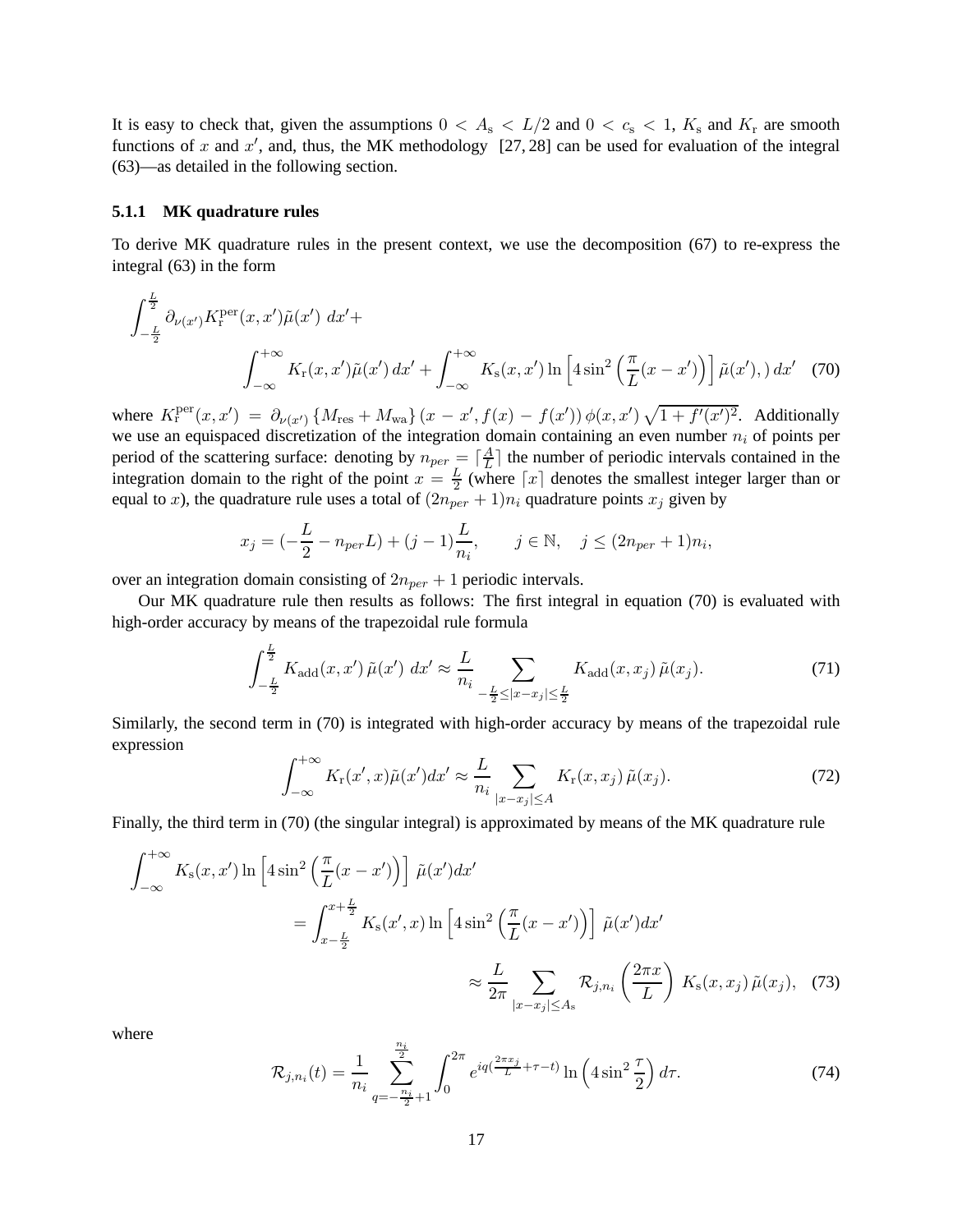Formula (73) is obtained by introducing the change of variables  $t = \frac{2\pi}{L}$  $\frac{2\pi}{L}x, \tau = \frac{2\pi}{L}$  $\frac{2\pi}{L}x'$  and expressing  $K_s(x, x') \tilde{\mu}(x')$  as a Fourier series. Using the relation [3, ch. 12]

$$
\frac{1}{2\pi} \int_0^{2\pi} \ln\left(4\sin^2\frac{\tau}{2}\right) e^{im\tau} d\tau = \begin{cases} 0 & \text{if } m = 0\\ -\frac{1}{m} & m = 1, 2, \cdots \end{cases}
$$

we obtain

$$
\mathcal{R}_{j,n_i}\left(\frac{2\pi x_i}{L}\right) = -\frac{4\pi}{n_i} \left[ \sum_{q=1}^{\frac{n_i}{2}} \frac{1}{|q|} \cos\left(q\left(\frac{2\pi}{L}(x_i - x_j)\right)\right) \right] - \frac{4\pi}{n_i^2} \cos\left(\frac{n_i}{2}\left(\frac{2\pi}{L}(x_i - x_j)\right)\right) \tag{75}
$$

and our MK quadrature rule for the integral (70) is complete.

# **6 Numerical results**

This section presents a variety of numerical results demonstrating the properties of the rapidly convergent Green function (Section 6.1) and associated rough-surface scattering solvers (Sections 6.2 through 6.4). These results demonstrate the applicability and efficiency of the overall methodology throughout the spectrum, including frequencies at and around Wood anomalies. For definiteness, throughout this section we consider problems of scattering by two profiles, including the sinusoidal profile

$$
f_1(x) = \frac{H}{2}\cos(\frac{2\pi x}{L})\tag{76}
$$

for various values of  $h$ , as well as the multi-frequency profile given in equation (78). We demonstrate our solvers for a range of frequencies and incidence angles varying from normal incidence  $(\theta = 0)$  to near grazing incidence ( $\theta = \pi/2$ ).

### **6.1 Convergence rate of the quasi-periodic Green function for various differencing orders**

Figures 2 and 3 display the absolute error in the rapidly convergent Green functions of various d-orders for two frequencies, namely, non-Wood anomaly frequency  $k = 1.5$  and the Wood anomaly frequency  $k = 1$ . The left portions of these figures present results that arise as direct differencing is used for all values of  $N$ ; a reduction in the convergence rates for large values of N, which results from cancellation errors in the differencing process, is clearly discernible in both left figures. The two right-hand figures, in turn, display results in which, direct differencing is substituted by the Taylor approximation

$$
G_j(X,Y) \approx f_j^{(j)}(0) \approx \sum_{q=0}^{Q} f_j^{(j+q)}(0) \left\{ \sum_{l=1}^{j} \frac{C_l^j(-1)^l}{(j+q)!} \left(\frac{l}{j}\right)^{j+q} \right\}.
$$
 (77)

#### **6.2 Effect of regularization terms**

To demonstrate the beneficial effect of the corrections introduced in equations (58) and (59) we let  $f(x) =$  $\frac{\pi}{10}$  cos(x) (L = 2 $\pi$ ), and the incident angle  $\theta = \pi/9$ , for which 4 non-evanescent modes exist: U =  $\{-2, 1, 0, 1\}.$ 

First, as expected, the discrete problem associated with the unregularized integral equation (46) is illconditioned for values of h for which the resonance condition (50) holds, namely, values of h at and around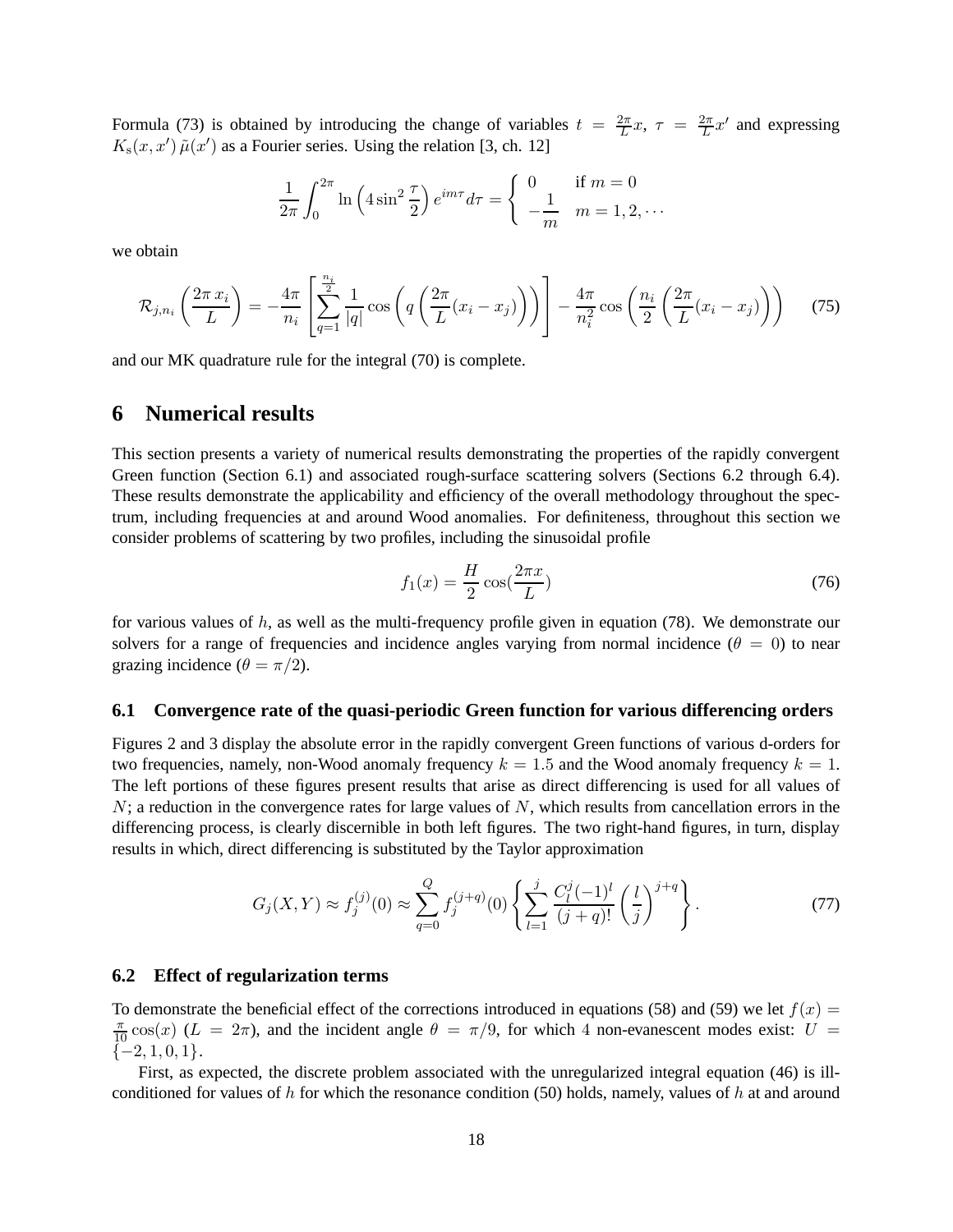

Figure 2: Absolute approximation error arising from the rapidly convergent Green function as a function of the truncation parameter N for various differencing orders j at the frequency  $k = 1.5$ —which is away from the set of  $\{1, 2, 3, \ldots\}$  of Wood anomaly frequencies. Left: Direct differencing for all values of n. Right: Taylor differencing for  $n$  large enough. Note that, as stated in Theorem 3.1 and demonstrated in Table 3), our use of the windowing function approach embodied in equations 17 and 18 further accelerates convergence, at least away from Wood anomalies, beyond the rates shown in the present table.



Figure 3: Absolute approximation error arising from the rapidly convergent Green function as a function of the truncation parameter N for various differencing orders j at the Wood anomaly frequency  $k = 1$ . Left: Direct differencing for all values of  $n$ . Right: Taylor differencing for  $n$  large enough.

| d-order                                                                                                                          |  |  | 2 3 4 5 |  |  |
|----------------------------------------------------------------------------------------------------------------------------------|--|--|---------|--|--|
| c-order for $k = 1.5$ (away from Wood anomalies) $\begin{array}{ ccc} 3/2 & 3/2 & 5/2 & 5/2 & 7/2 & 7/2 & 9/2 & 9/2 \end{array}$ |  |  |         |  |  |
| c-order at $k = 1$ (Wood anomaly)                                                                                                |  |  |         |  |  |

Table 2: Observed convergence order "c-order" for various finite differencing orders "d-order", as displayed in Figures 2 and 3 : Note that, for the Wood anomaly case, the observed convergence orders are exactly the ones predicted by the theory.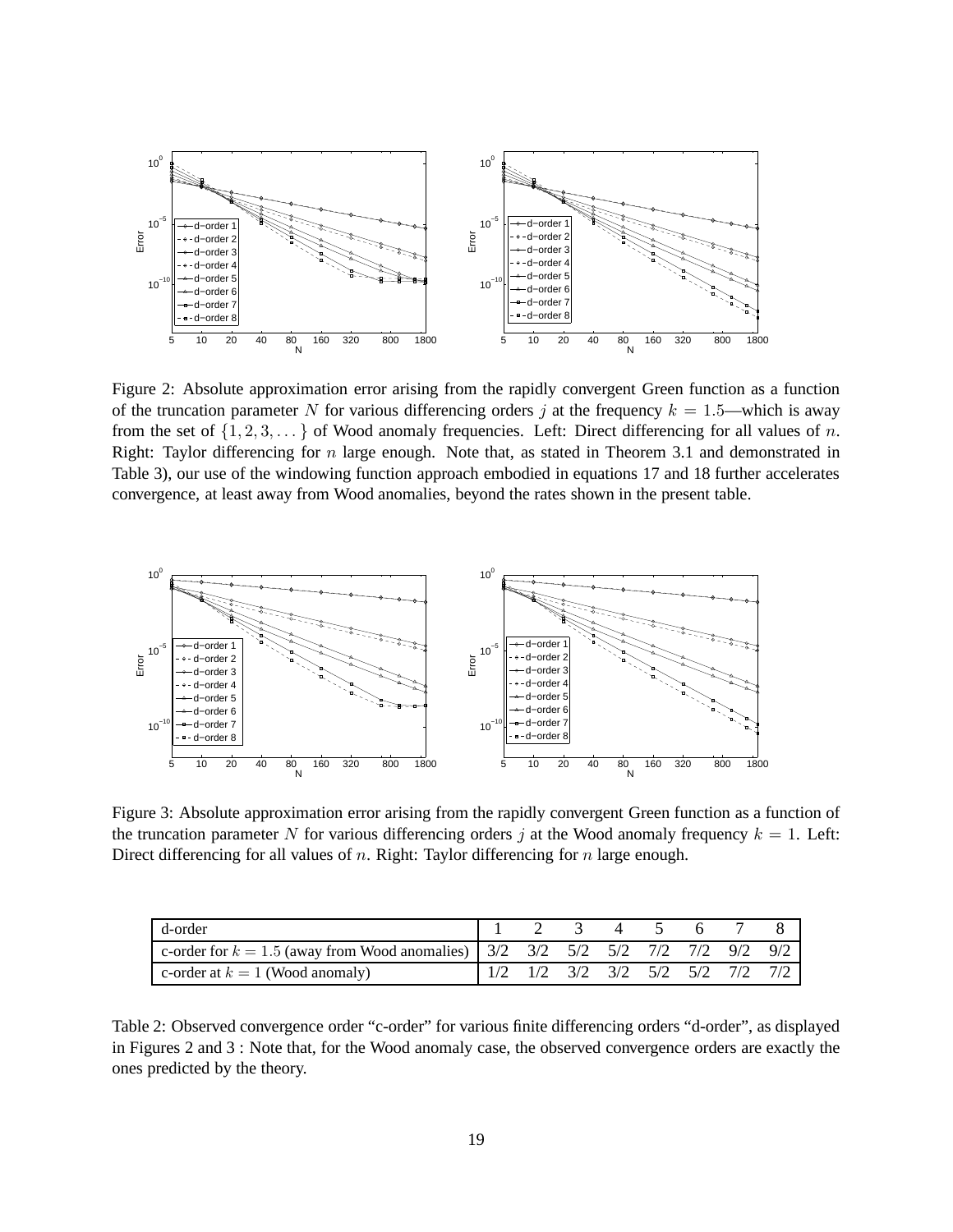the set  $\mathcal{H} = \left\{ h \in \mathbb{R}^+, h = \frac{2\pi q}{\beta_n} \right\}$  $\frac{2\pi q}{\beta_n}, q \in \mathbb{N}, n \in U$  ; for instance,  $h_c = \frac{2\pi q}{\beta_0}$  $\frac{2\pi}{\beta_0} \approx 3,3432$  is a resonance value. In the left part of Figure 4, we display the evolution of the condition number of the matrix associated to both the unregularized (46) and the regularized (60) problems. The experiment is done with the Green function of order 5 ( $j = 5$ ) and a grating of equation  $f(x) = \frac{\pi}{10} \cos(x)$ . For the unregularized problem, the condition number blows up as h tends to the critical value  $h_c$ ; on the contrary, for the regularized problem remains well-posed in the neighborhood of  $h_c$ . Of course, the error on the energy balance increases a lot as the condition number blows up (cf . Figure 4, left)



Figure 4: Left : Condition number as a function of the shift parameter h, Right : Energy balance with respect to h

At the Wood anomalies, we also observe ill-conditioning issues for  $j \geq 2$  (see Figure 5). We consider the same configuration as previously: we take  $L = 2\pi$  and an incident angle  $\theta = \pi/9$ ,  $f(x) = \frac{\pi}{10} \cos(x)$ , and  $h = 2$  (so that condition (50) is not satisfied). The set of Wood anomaly frequencies is then given by  $W = \{k \in \mathbb{R}^2, k^2 = (k \sin(\theta) + n)^2, n \in \mathbb{Z}\}.$  For instance  $k_1 = 1/(1 + \sin(\theta)) \approx 0.74$  is a Wood anomaly. On the left part of figure 5, we display the condition number of the matrix associated to both the unregularized (46) and regularized (60) problems as a function of the frequency k. The experiment is done with the Green function of order 7. Again, the condition number blows up as  $k$  tends to the Wood anomalies when using the unregularized problem although the problem remains well-conditionned when solving the regularized one.

Finally, In Figure 6, we plot the evolution of the energy with respect to  $k$  for the classical green function (with windowing in blue) and for the 9th order shift green function for a grating of equation . As expected, our new method works also at the Wood anomalies, although the classical method fails.

#### **6.3 Convergence rate of the energy balance and the efficiencies**

In a second step, we plot the evolution of the error on the energy balance with respect to  $A$  when a grating, we take a grating of equation  $f(x) = \frac{2\pi}{10} \cos(x)$ . In Figure 6.3, A is going from 50 to 450. As expected, we obtain straight lines of different orders. For the first order, we obtain a slope of  $1/2$ , for the second and third order, we get a slop of  $3/2$ , for the 4th and 5th order, we get a slop of  $5/2$  and finally for the 6th order we get a slop of 7/2. We expected this kind of shift in the convergence rate of our model, but, for the energy and for the even orders, we get a better convergence rate as the expected one (which we do not observe on the convergence of the solution of the integral equation itself).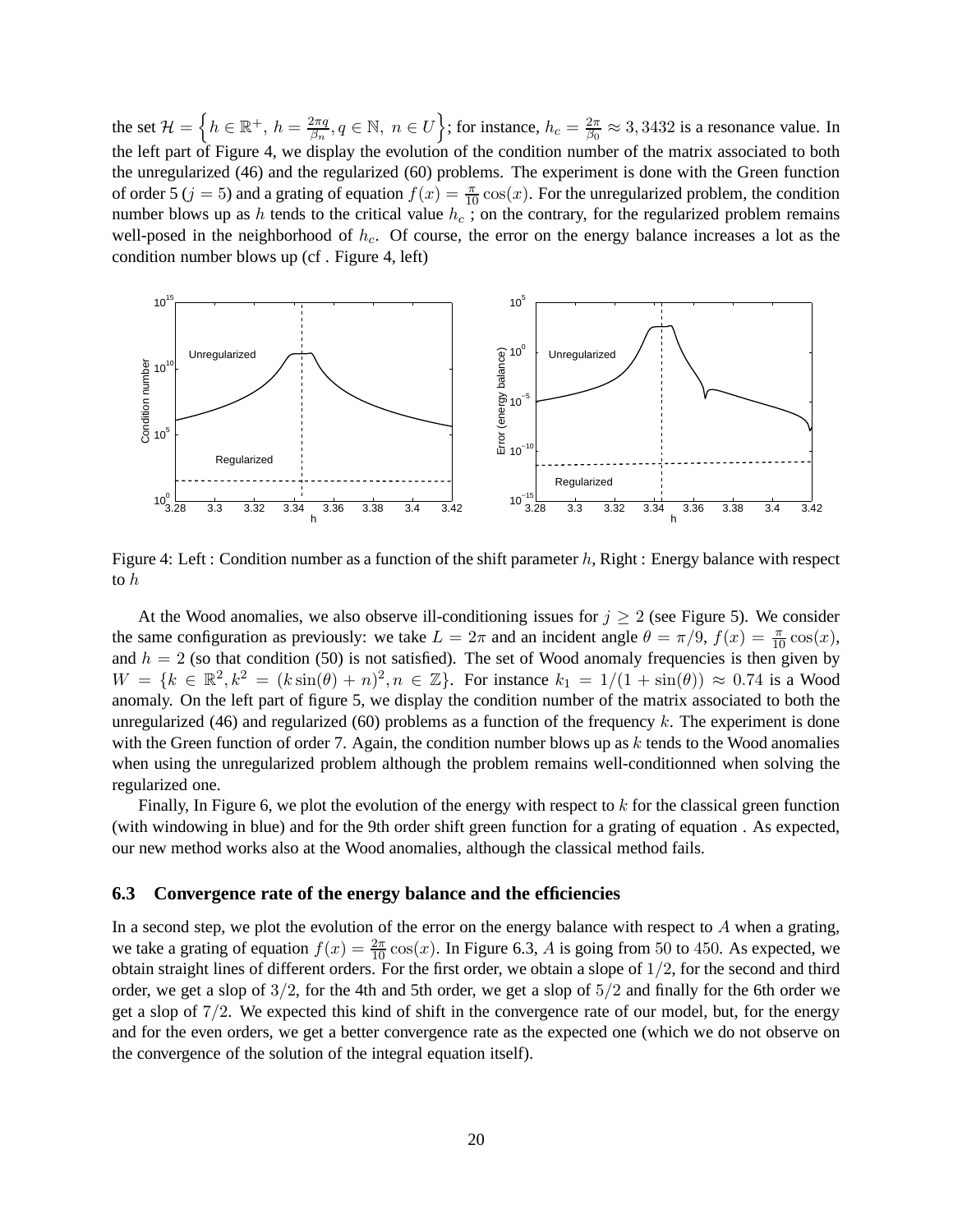

Figure 5: Left: Condition number as a function of the shift parameter  $k$ , Right : Energy balance with respect to  $k$ 



Figure 6: Energy balance with respect to the frequency

### **6.4 First order bragg configuration**

Finaly, we study the behavior of our model in the first order Bragg resonance condition for different gratings (see [30], [31] and [32]). We remind that the direction of the propagative modes are given by  $\alpha_n = \alpha + n \frac{2\pi}{L}$  $\frac{2\pi}{L}$ , which can be written in term of diffraction angle:

$$
\sin(\theta_n) = \sin(\theta) + n\frac{2\pi}{kL}, n \in \mathbb{Z}
$$

The first order Brag configuration corresponds to the case where  $\sin(\theta_{-1}) = -\sin(\theta)$ , which means that  $\frac{2\pi}{kL} = 2\sin(\theta)$ . In Figure 9, we plot the energy and the efficiency  $e_{-1}$  of the mode  $-1$  with respect to the frequency k for different  $2\pi$  periodic gratings of equation  $f_1(x) = 2\pi D \cos x$ ,  $D \in \{0.1, 0.2, 0.5\}$  (see Figure 8). Wood anomalies values correspond to the dotted lines on the efficiency graph. The deeper the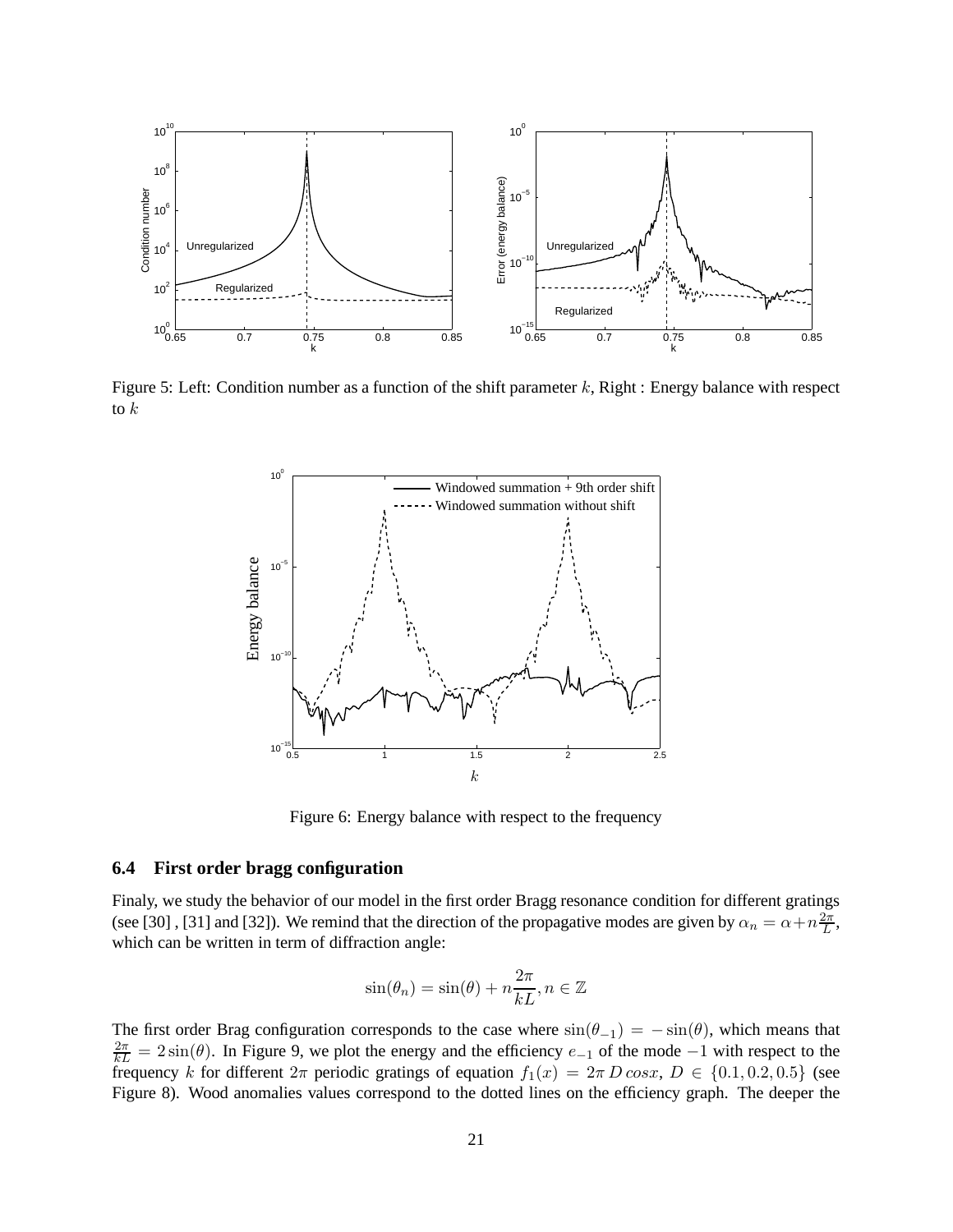

Figure 7: Evolution of the error on the energy with respect to A for different Green functions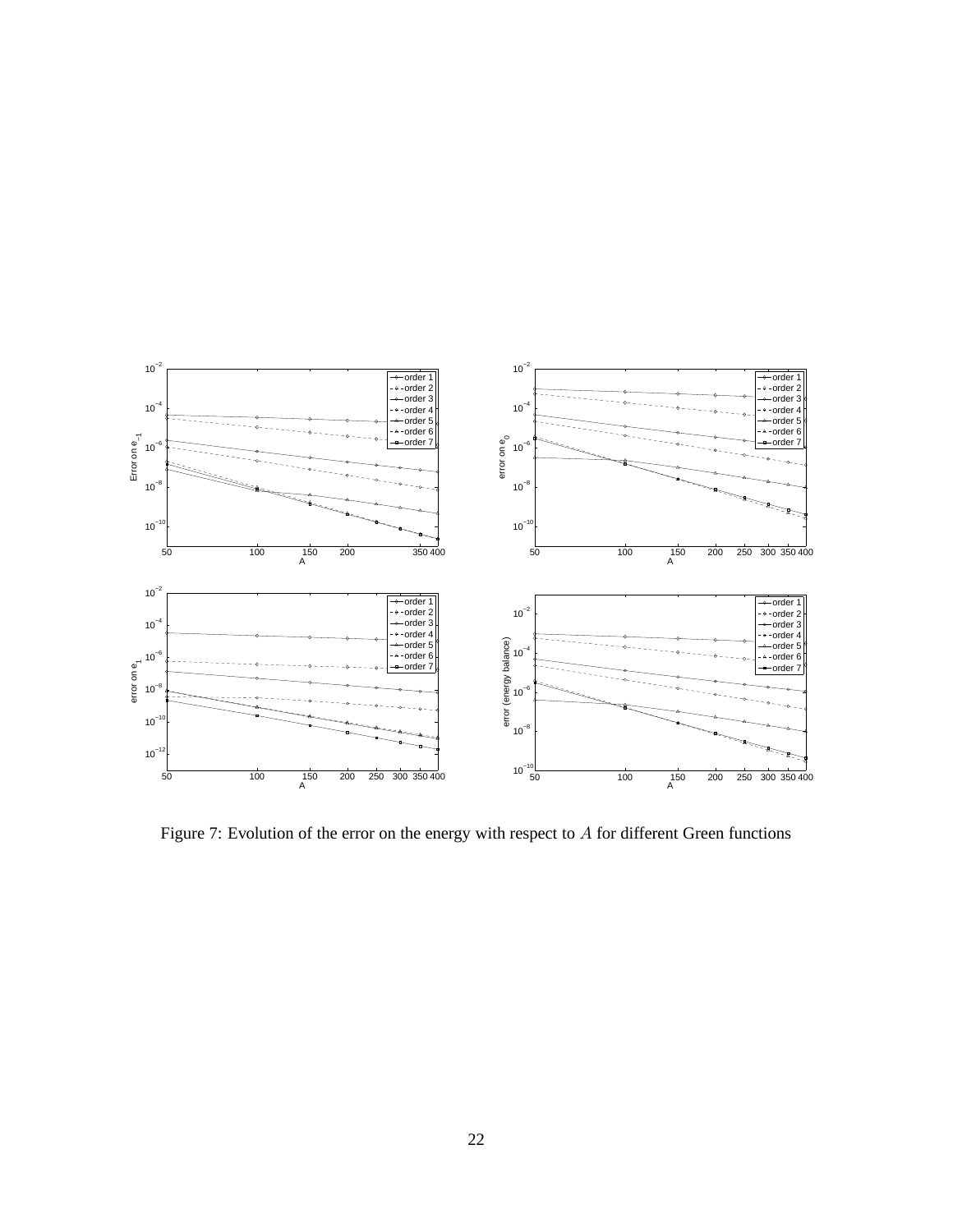grating is the more oscillatory the associated efficiency curve is.



Figure 8: Gratting  $f_1(x) = 2\pi D \cos x$  for  $D = 0.5$ 



Figure 9: Evolution of the energy balance and the efficiency  $e_1$  with respect to k in the first order Bragg configuration

The same experiment is reproduced in Figure 11 for a more complicated family of gratings (see Figure 10)

$$
f_2(x) = 2\pi D (0.4 \cos x - 0.2 \cos(2x) + 0.4 \cos(3x)), \quad D \in \{0.1, 0.2, 0.4\}.
$$
 (78)

## **References**

- [1] D. Maystre. Rigorous vector theories of diffraction gratings. volume 21 of *Progress in Optics*, pages 1 – 67. Elsevier, 1984.
- [2] D. Colton and R. Kress. *Inverse Acoustic And Electromagnetic Scattering Theory*, volume 93 of *Applied Mathematical Sciences*. Springer-Verlag, Berlin, second edition, 1998.
- [3] R. Kress. *Linear Integral Equations*, volume 82 of *Applied Mathematical Sciences*. Springer-Verlag, New York, second edition, 1999.
- [4] J. DeSanto, G. Erdmann, W. Hereman, and M. Misra. Theoretical And Computational Aspects Of Scattering From Rough Surfaces: One-Dimensional Perfectly Reflecting Surfaces. *Waves In Random Media*, 8(4):385–414, OCT 1998.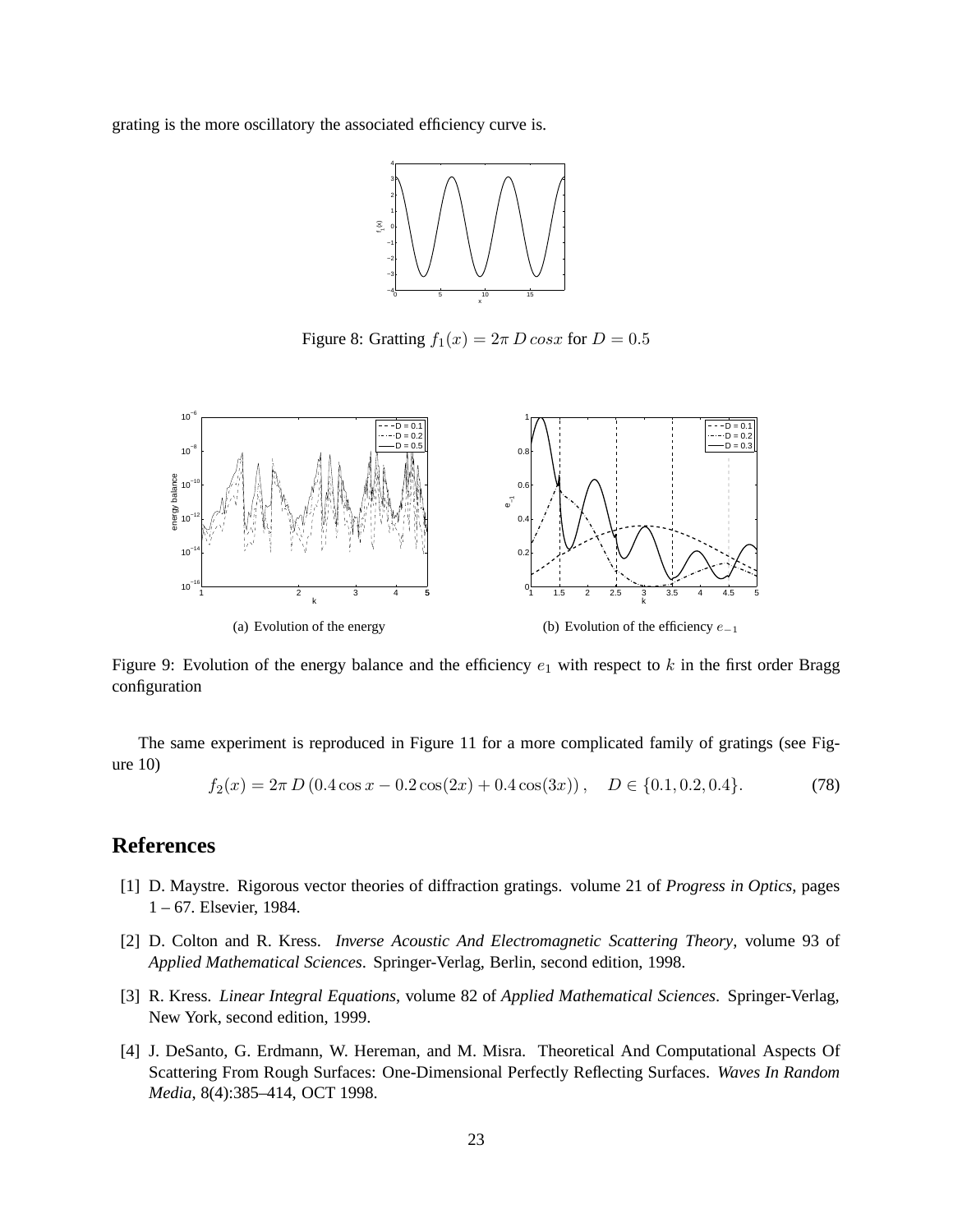

Figure 10: Gratting  $f_2(x) = 2\pi D (0.4 \cos x - 0.2 \cos(2x) + 0.4 \cos(3x))$  for  $D = 0.5$ 



Figure 11: Evolution of the energy balance and the efficiency  $e_1$  with respect to k in the first order Bragg configuration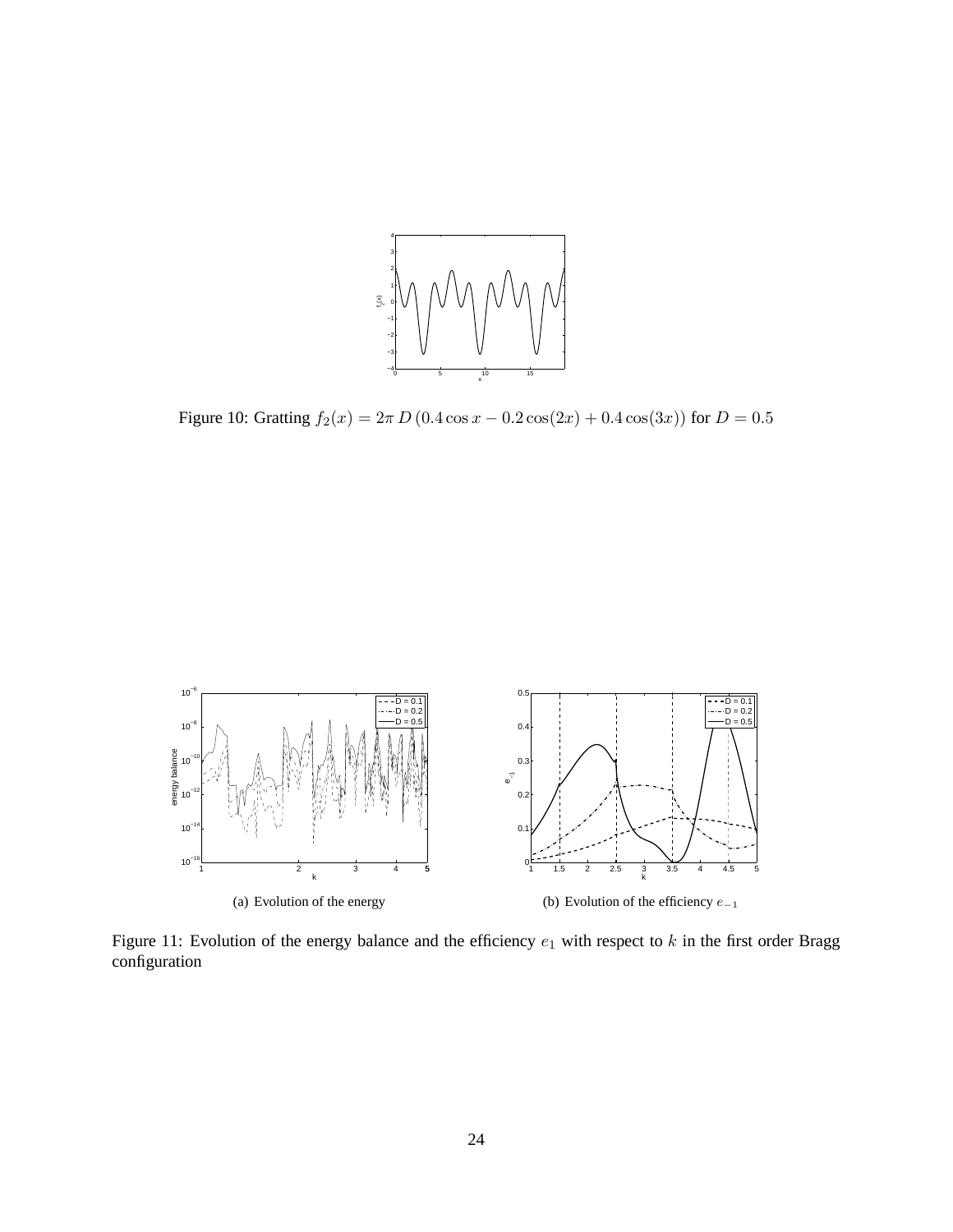- [5] T. Arens, S.N. Chandler-Wilde, and J.A. DeSanto. On Integral Equation And Least Squares Methods For Scattering By Diffraction Gratings. *Communications In Computational Physics*, 1(6):1010–1042, DEC 2006.
- [6] O.p. Bruno and F. Reitich. Numerical-Solution Of Diffraction Problems A Method Of Variation Of Boundaries. *Journal Of The Optical Society Of America A-Optics Image Science And Vision*, 10(6):1168–1175, JUN 1993.
- [7] A.W. Mathis and A.F. Peterson. A Comparison Of Acceleration Procedures For The Two-Dimensional Periodic Green's Function. *IEEE Transactions On Antennas And Propagation*, 44(4):567–571, APR 1996.
- [8] S.N. Chandler-Wilde and D.C. Hothersall. Efficient calculation of the Green function for acoustic propagation above a homogeneous impedance plane. *J. Sound Vibration*, 180(5):705–724, 1995.
- [9] N.A. Nicorovici, R.C. McPhedran, and R. Petit. Efficient Calculation Of The Greens-Function For Electromagnetic Scattering By Gratings. *Physical Review E*, 49(5, Part b):4563–4577, MAY 1994.
- [10] C.M. Linton. Lattice Sums For The Helmholtz Equation. *SIAM Review*, 52(4):630–674, 2010.
- [11] N.A. Nicorovici and R.C. McPhedran. Lattice Sums For Off-Axis Electromagnetic Scattering By Gratings. *Physical Review E*, 50(4):3143–3160, OCT 1994.
- [12] A. Dienstfrey, F. Hang, and J. Huang. Lattice sums and the two-dimensional, periodic green's function for the helmholtz equation. *Proceedings: Mathematical, Physical and Engineering Sciences*, 457(2005):pp. 67–85, 2001.
- [13] A. Moroz. Exponentially Convergent Lattice Sums. *Optics Letters*, 26(15):1119–1121, AUG 1 2001.
- [14] C.M. Linton. The green's function for the two-dimensional helmholtz equation in periodic domains. *J. Engrg. Math.*, 33(4):377–402, 1998.
- [15] F. Capolino, D. R. Wilton, and W. A. Johnson. Efficient computation of the 3d green's function for the helmholtz operator for a linear array of point sources using the ewald method. *J. Comput. Phys.*, 223(1):250–261, 2007.
- [16] T. Arens, K. Sandford, S. Schmitt, and A. Lechleichter. Analysing ewald's method for the evaluation of green functions for periodic media. *(submitted) IMA J. Numer. Anal.*, 2010.
- [17] Jr. John A. Monro. *A Super-Algebraically Convergent, Windowing-Based Approach to the Evaluation of Scattering from Periodic Rough Surfaces*. PhD thesis, Californian Institute of Technology, 2007.
- [18] Bo Zhang and Simon N. Chandler-Wilde. Integral equation methods for scattering by infinite rough surfaces. *Math. Methods Appl. Sci.*, 26(6):463–488, 2003.
- [19] S.N. Chandler-Wilde and C.R. Ross. Scattering by rough surfaces: the Dirichlet problem for the Helmholtz equation in a non-locally perturbed half-plane. *Math. Methods Appl. Sci.*, 19(12):959–976, 1996.
- [20] A. Barnett and L. Greengard. A new integral representation for quasi-periodic scattering problems in two dimensions. *BIT*, 51(1):67–90, 2011.